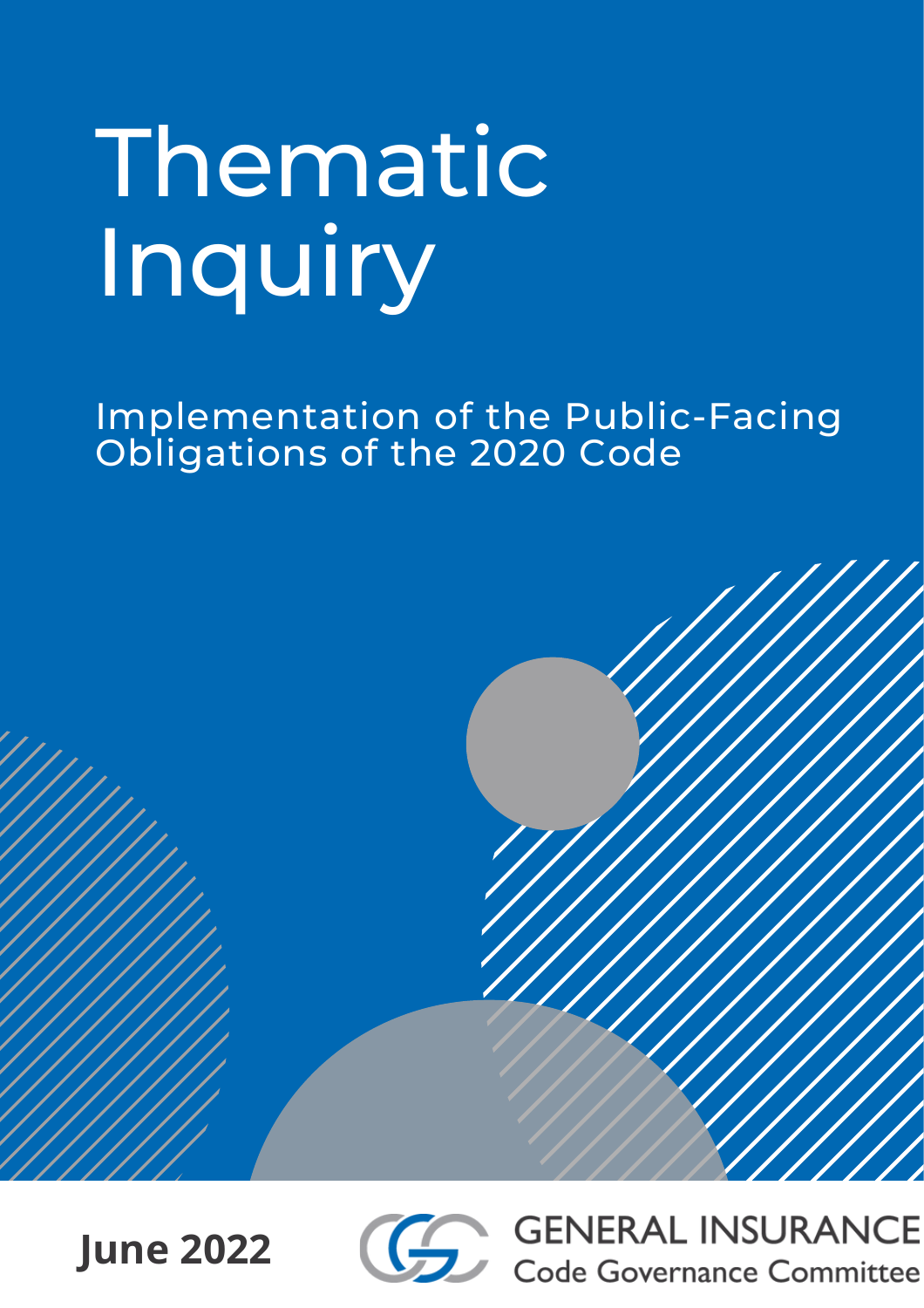|  |  | <b>Table of Contents</b> |
|--|--|--------------------------|
|  |  |                          |

| $( )$ .       | <b>Executive summary</b>                                                    |
|---------------|-----------------------------------------------------------------------------|
|               | Recommendations                                                             |
| $\mathsf{IC}$ | Background to the Inquiry                                                   |
| Ъ             | Scope and methodology of the Inquiry                                        |
| 12            | Detailed findings                                                           |
| 22            | Appendix A: Questionnaire issued to Code subscribers<br>on 10 November 2021 |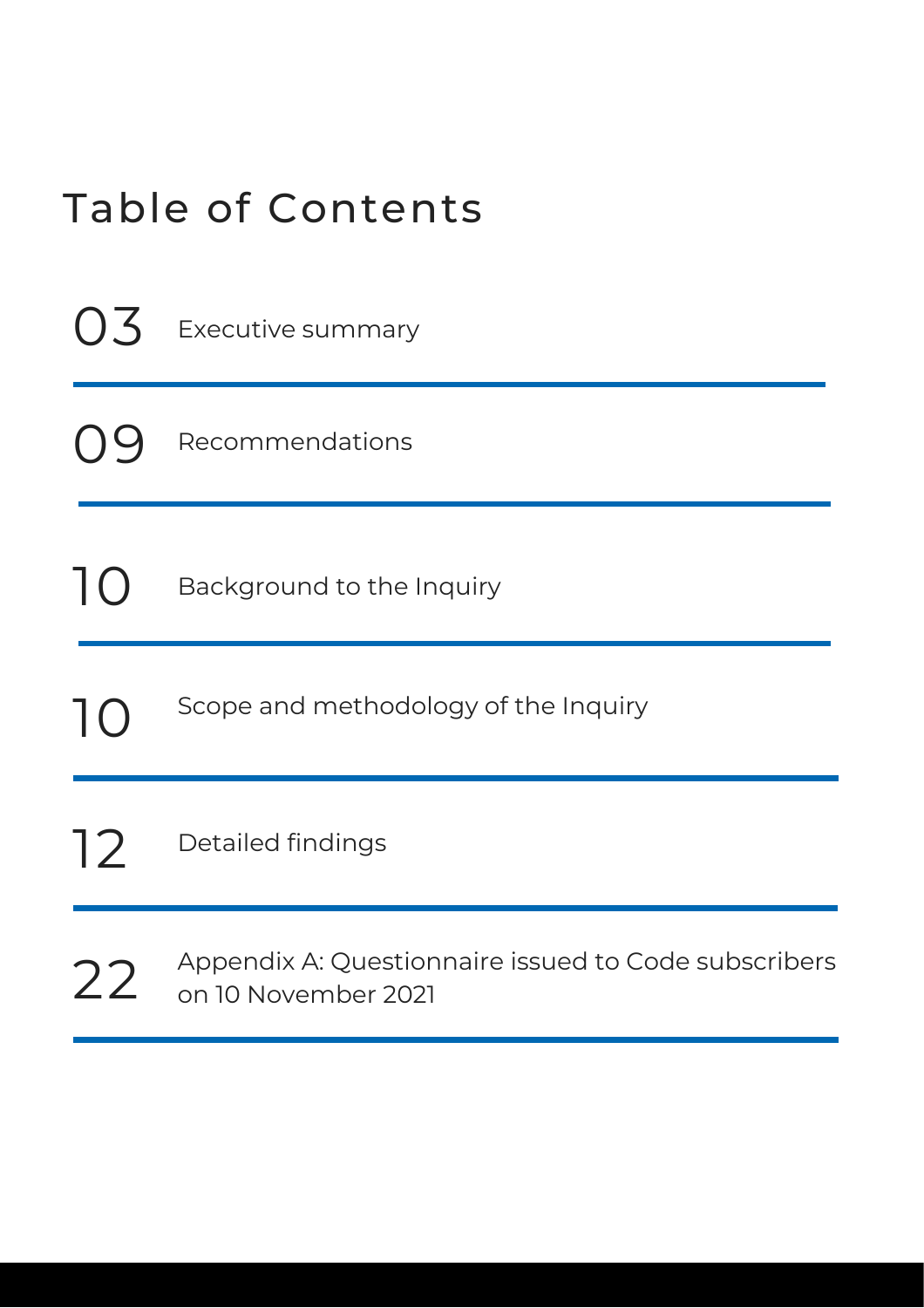# **1. Executive Summary**

The 2020 General Insurance Code of Practice (2020 Code) introduced obligations for Code subscribers to make certain information publicly available, to provide specific support to consumers and to generally promote Code subscribers' adoption of the 2020 Code.

The General Insurance Code Governance Committee (the Committee) has undertaken a review of Code subscribers' implementation of five of these obligations  $-$  paragraphs 43, 48, 105, 140 and 186(a). $^{\rm 1}$ 

|  | Table 1: Obligations under this review |  |  |  |
|--|----------------------------------------|--|--|--|
|--|----------------------------------------|--|--|--|

| 2020 Code paragraph                                                                                                                                                                                                                                                                                                         | <b>Implementation</b><br>due date |
|-----------------------------------------------------------------------------------------------------------------------------------------------------------------------------------------------------------------------------------------------------------------------------------------------------------------------------|-----------------------------------|
| 43. We will have a publicly available policy on our approach to the<br>development and distribution of our products for appropriate target<br>markets. This policy will be published on our website.                                                                                                                        | 1 July 2021                       |
| 48. When you apply for or renew a home building insurance<br>product, but not a strata insurance product, we will provide you with<br>access to a calculator that is periodically reviewed and updated to<br>enable you to estimate your sum insured.                                                                       | 1 July 2021                       |
| 105. We will have information about applying for Financial Hardship<br>support on our website. The information will set out the types of<br>support options that may be available, and how you can access<br>Financial Hardship support.                                                                                    | 5 October 2021                    |
| 140. We will make readily available information about:<br>a. your right to make a Complaint;<br>b. our internal processes for dealing with Complaints; and<br>c. our external dispute resolution provider,<br>This will be published on our website, other digital platforms and in<br>our relevant written communications. | 1 July 2021                       |
| <b>186(a).</b> We will:<br>a. provide information about the Code and the Code Governance<br>Committee on our websites, in our product information and in other<br>places we consider it appropriate to do so;                                                                                                               | 1 July 2021                       |

This is the first thematic inquiry undertaken and published by the Committee. This inquiry involved 14 Code subscribers, who were asked to provide responses to a questionnaire containing 72 questions. The questions were to test whether they met implementation timeframes for the public-facing obligations of the 2020 Code.

The findings in relation to implementation are summarised below.

Thematic Inquiry into the Public-Facing Obligations of the 2020 Code 3

**<sup>.</sup>** <sup>1</sup> Paragraphs 95 and 103 were excluded from the review as they were the subject of an earlier review.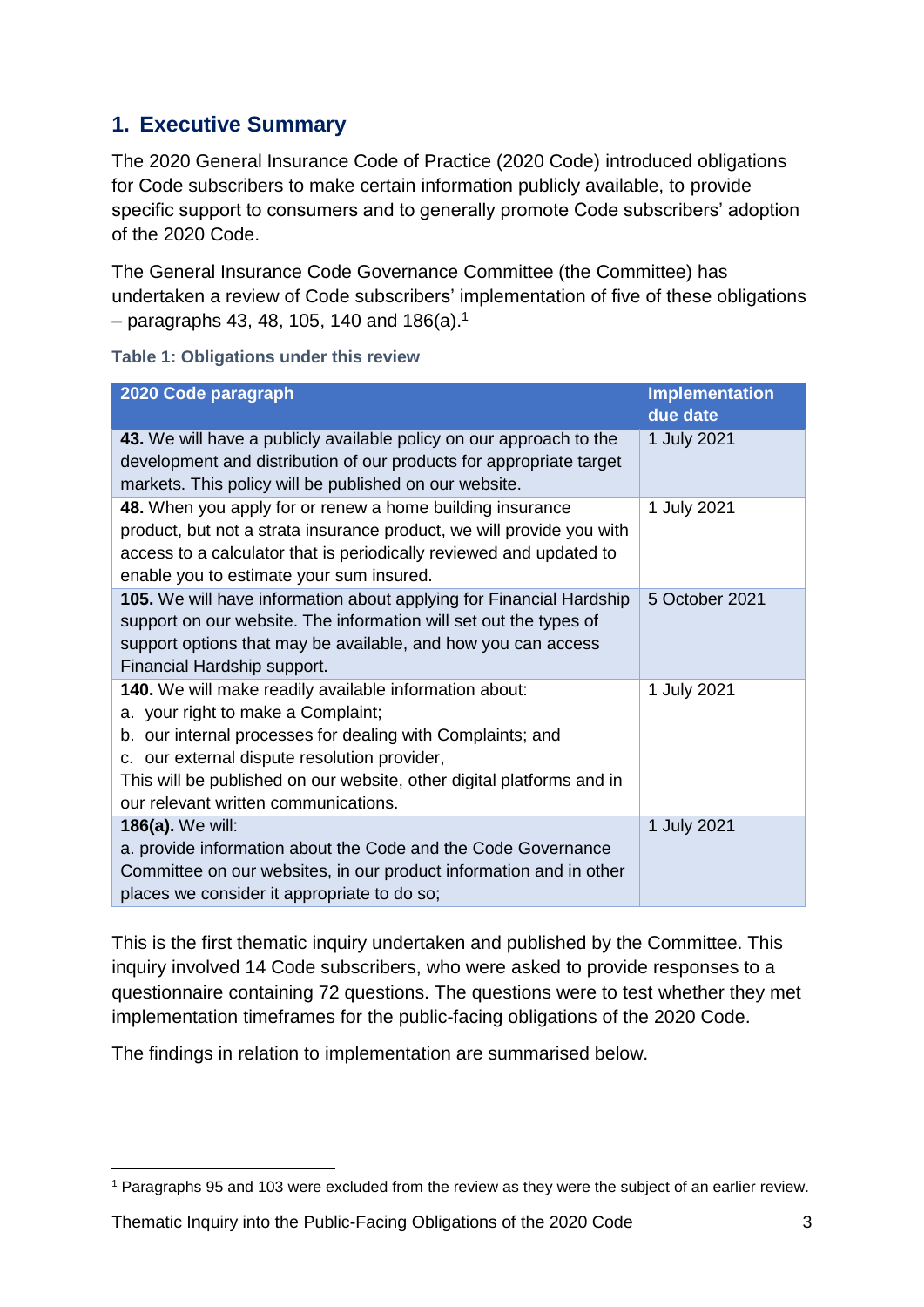#### **Factors contributing to efficient implementation**

Four out of the 14 Code subscribers (29%) complied with all five public-facing obligations. They noted that the following factors contributed to the efficiency of their implementation:

- **A structured implementation program for the whole of the 2020 Code.** These Code subscribers managed their implementation of various public-facing obligations by theme.
- **Internal governance.** One Code subscriber had the advantage of a simple approval process for website updates and noted that the website can be individually updated by a member of the team.
- **Efficient relationships** with intermediaries.

#### **Was implementation achieved on time?**

As is evident from Figure 1 below, paragraph 186(a) (requiring Code subscribers to have information about the Code and the Code Governance Committee on their websites, product information and other places), had the lowest implementation compliance rate. Six of the participating subscribers failed to implement paragraph 186(a) by the required date.

This was followed by paragraph 105 (requiring Code subscribers to have information about applying for financial hardship support, the types of support options which may be available and how a consumer can access financial hardship support on their website), with four of the participating subscribers failing to implement on time.

All participating subscribers who offered home insurance complied with the requirement to provide a sum insured calculator (paragraph 48) by 1 July 2021.



**Figure 1: Number of Code subscribers not implementing on time**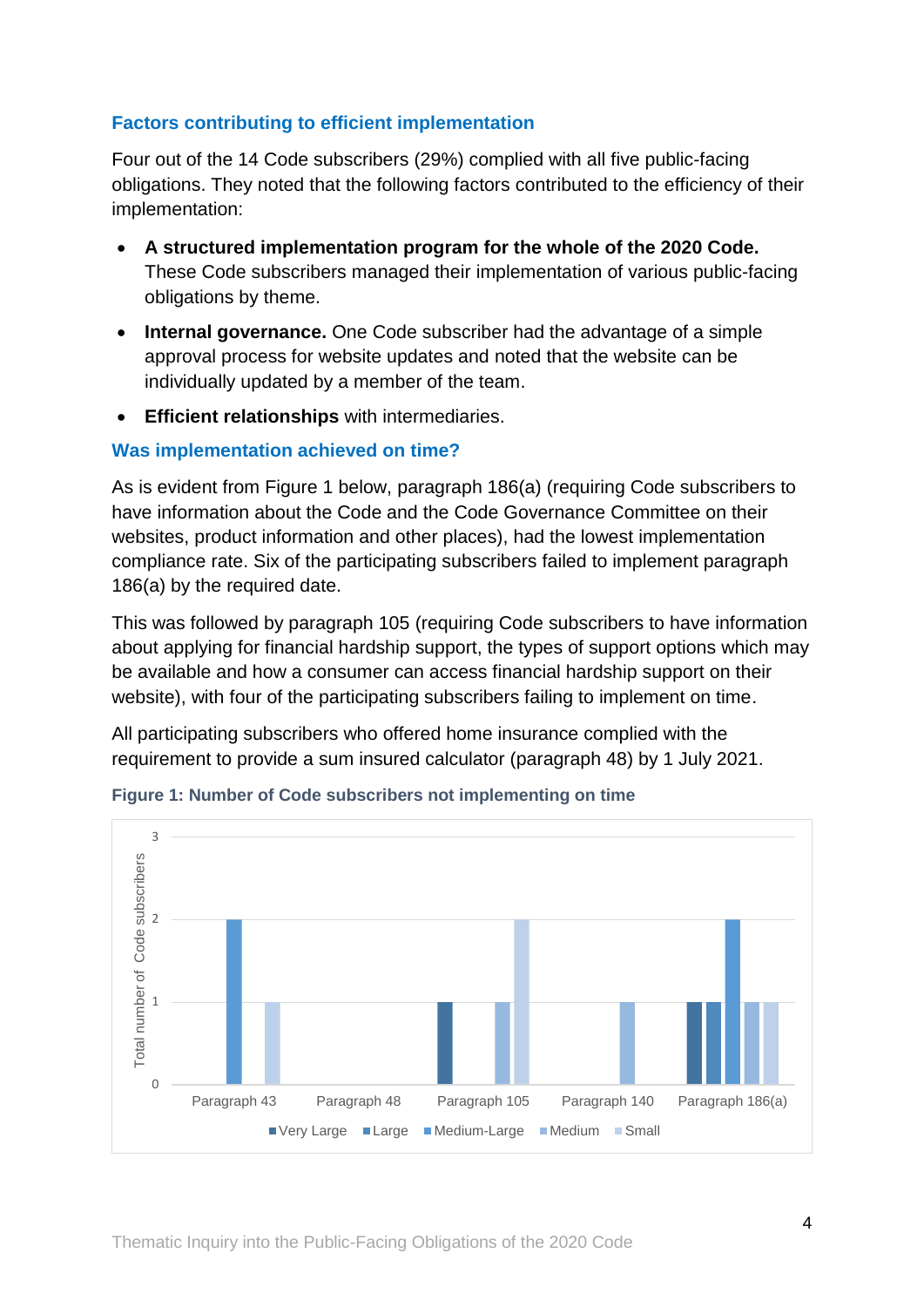Participating Code subscribers who were late in implementing the public-facing obligations of the Code were mainly 'Small' and 'Medium' Code subscribers. <sup>2</sup> Eight small and medium subscribers fell into this category. 'Very Large' and 'Large' Code subscribers accounted for 14.2% (two counts of late implementation) and 7% (one count of late implementation) of delayed implementation, respectively.

The Committee is aware that implementation deadlines for the public-facing obligations of the Code coincided with significant regulatory and legislative change. The Committee is therefore not surprised that larger Code subscribers with greater resourcing and systems capabilities were able to meet the implementation deadlines more easily. One 'Small' Code subscriber raised resourcing issues during our engagement with it.

Another 'Small' Code subscriber told the Committee it has a simple website approval process and therefore less red tape to implement the public-facing obligations. The Committee notes we did not see this reflected in our results for other 'Small' Code subscribers who participated in the questionnaire.

In one instance, implementation delays were caused by a misunderstanding of the scope of the obligation. One 'Very Large' Code subscriber noted that it was unclear on the scope of paragraph 105 and whether it applied to its Distributors and Service Suppliers. The Code subscriber noted that there were also queries from consumer groups at the time on including premium payments in the financial hardship policy to address ongoing COVID-19 environment.

The Committee's implementation review helped one 'Large' Code subscriber to identify that it had not complied with the full scope of its obligations under paragraph 186(a) of the Code. This paragraph requires Code subscribers to provide information about the Code and the Code Governance Committee on their websites, in product information and in other appropriate places.

#### **Significant breaches and sanctions**

1

The Committee wrote to the Code subscribers who had compliance gaps around the time of our follow up meetings in February and March 2022 to assess the extent of the breach and determine whether any further corrective actions may be needed. We also asked the subscribers to consider whether their failure to comply constituted a Significant Breach of the 2020 Code that is required to reported to the Committee in accordance with paragraph 181 of the 2020 Code. Alternatively, we asked subscribers to provide their reasons if they did not consider the breach to be a Significant Breach.

<sup>2</sup> We have excluded Code subscribers that do not sell home building insurance (and are therefore not required to comply with paragraph 48) from the overall breach % results outlined above.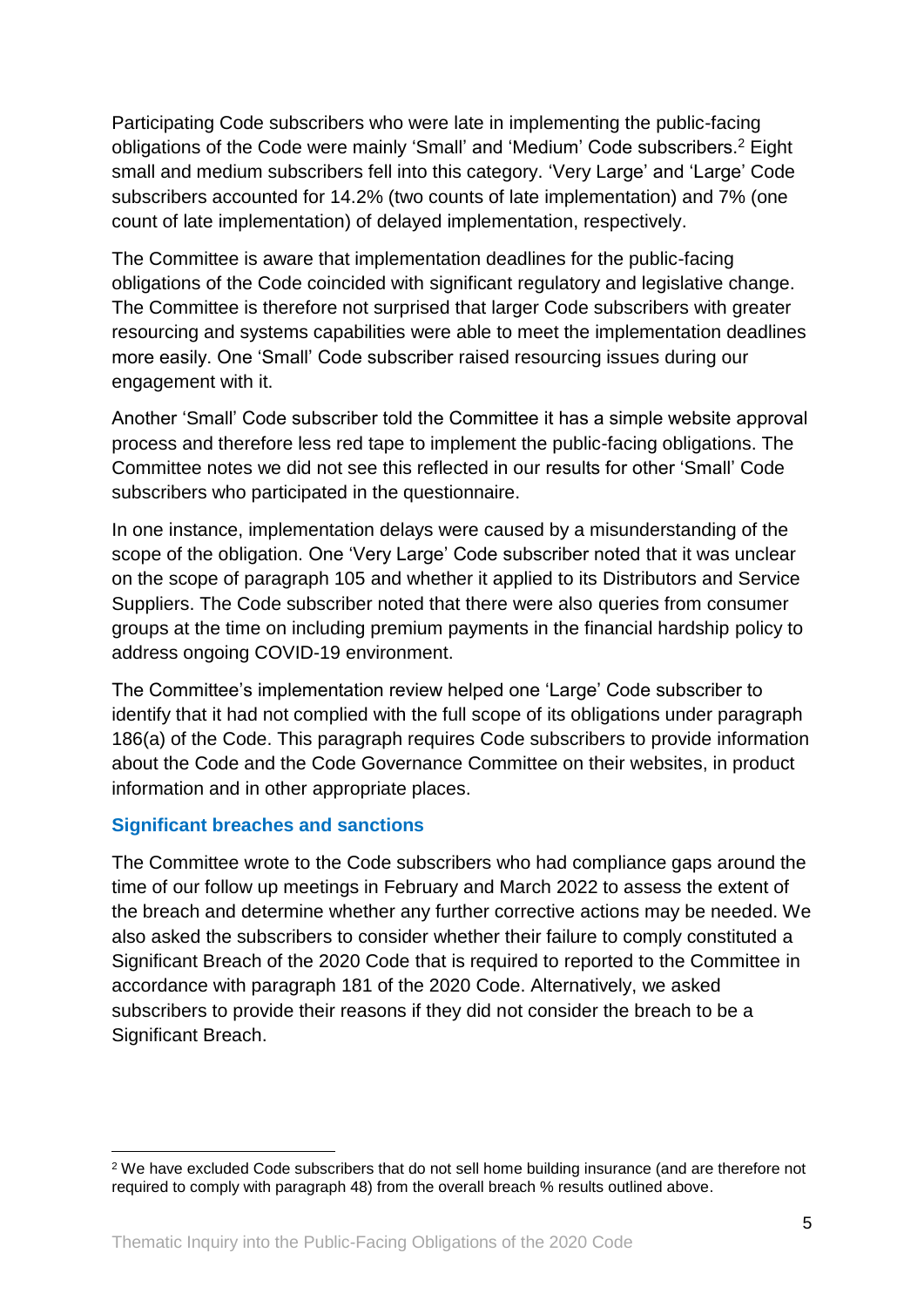The Committee is currently assessing Code subscribers' responses to our requests for further information to determine whether a Significant Breach of the 2020 Code has occurred and whether to impose a sanction.

The Committee has already determined one Code subscriber significantly breached paragraph 186(a) of the 2020 Code and is following up with this subscriber to understand the date it will have fully completed by.

The Committee reminds Code subscribers under the 2020 Code it may impose one or more sanctions on a Code subscriber for a breach of the Code or for a Significant Breach of the Code (paragraphs 170 and 174). The Committee's approach to exercising its sanctions power is outlined in its published *Operational Guidance on Imposing Sanctions under the 2020 General Insurance Code of Practice.<sup>3</sup>*

#### **Ease of access**

It is the Committee's view that Code subscribers should publish material about their public-facing obligations prominently on their websites.

Digital accessibility is important in an era where consumers are increasingly using technology to access information. Given that the information that is the subject of these obligations is intended to provide assistance and support to consumers, it is important that they are visible and within easy reach on websites.

The Committee takes special note of Code subscribers who have considered the best way to make material pertaining to the public-facing obligations policies available to consumers and maximise accessibility.



#### **Figure 2: Accessibility findings**

 $\overline{a}$ <sup>3</sup> [https://insurancecode.org.au/app/uploads/2021/12/FINAL-CGC-Operational-Guidance-on-](https://insurancecode.org.au/app/uploads/2021/12/FINAL-CGC-Operational-Guidance-on-Sanctions-16.12.21.pdf)[Sanctions-16.12.21.pdf](https://insurancecode.org.au/app/uploads/2021/12/FINAL-CGC-Operational-Guidance-on-Sanctions-16.12.21.pdf)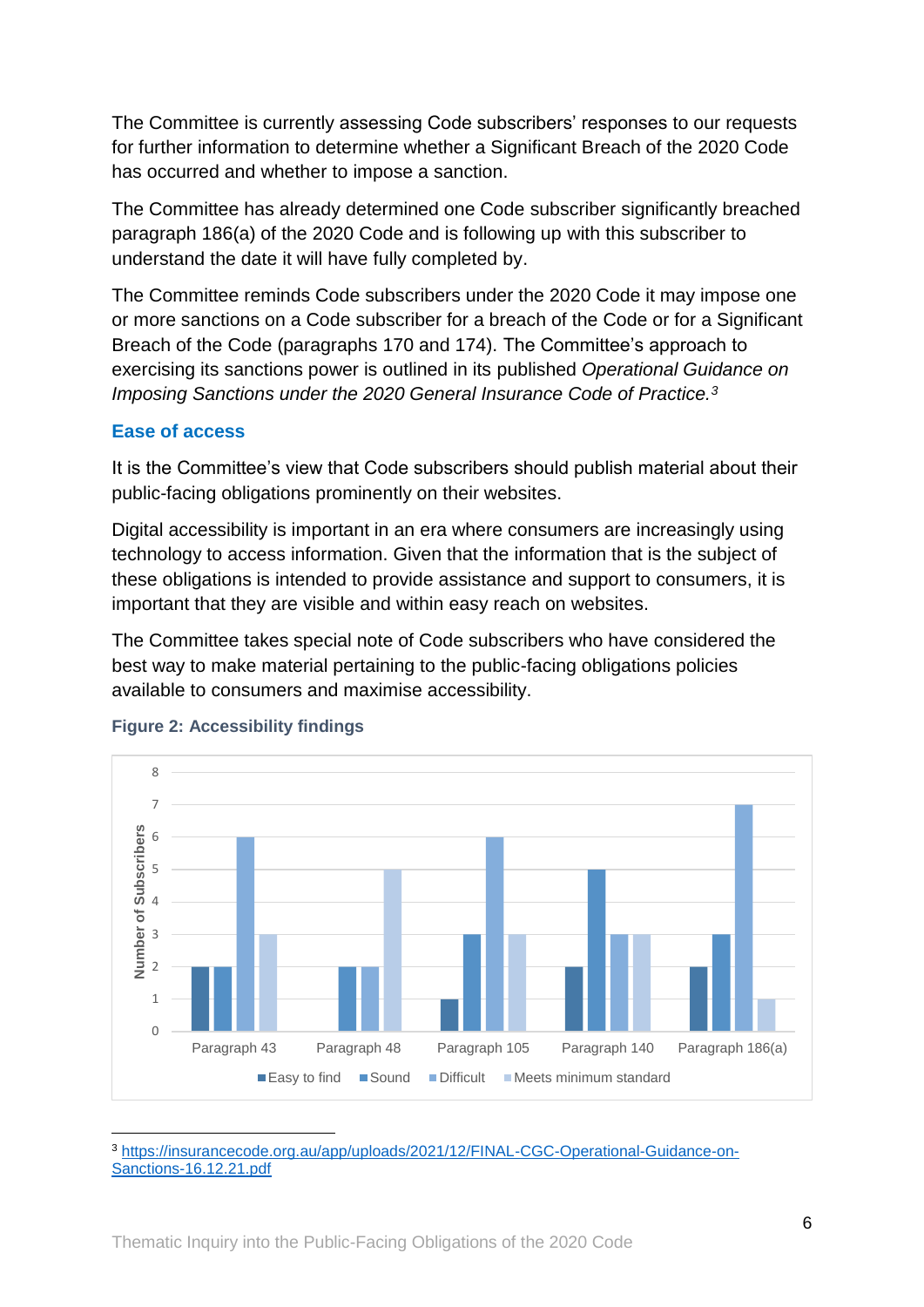The requirement under paragraph 43 of the 2020 Code (requirement for subscribers to have a publicly available policy on their approach to the development and distribution of their products for appropriate target market on their website) was the most accessible public-facing obligation.

By contrast, the requirement to publish a sum insured calculator under paragraph 48 of the 2020 Code was the least accessible public-facing obligation – the calculators of five of nine Code subscribers who made their calculators available on their websites by the due date were accessible via three or four clicks from the website homepage (approximately 55%).

#### **Post implementation review**

The review also highlighted that an effective post-implementation review program is important to ensure that the information or policies that is the subject of these obligations continues to reach consumers. Three Code subscribers informed us they had thought they completed implementation of an obligation and it was only through their post-implementation review they identified compliance gaps. Having identified any compliance gaps, the Code subscribers remedied the breach and ensured they were fully compliant.

The Committee notes that information can also be inadvertently omitted when systems changes occur. The Committee therefore considers it is an important ongoing exercise even though the Code does not require it.

In our follow up meetings with Code subscribers, more Code subscribers informed us they had conducted or intended to conduct a post-implementation review than had said they would in the questionnaire. The Committee is pleased to see 12 of the 14 participating subscribers (86%) had already conducted or are currently doing a post-implementation review of the whole of the 2020 Code.

Another Code subscriber noted that the questionnaire guided them with their postimplementation review of the whole 2020 Code.

Some subscribers also told us their post-implementation review is not a 'set and forget', but rather an ongoing piece of work built into their everyday work.

#### **Good practice in promoting the Code and its obligations**

The Code sets out specific ways in which some information should be provided to the public. For example, the Code obliges Code subscribers to provide information about the Code and the Code Governance Committee on the subscriber's website, in product information and in other places the Code subscriber considers it appropriate to do so.

We asked Code subscribers whether they had published the information underlying each of the public-facing obligations in any other place than what was stipulated in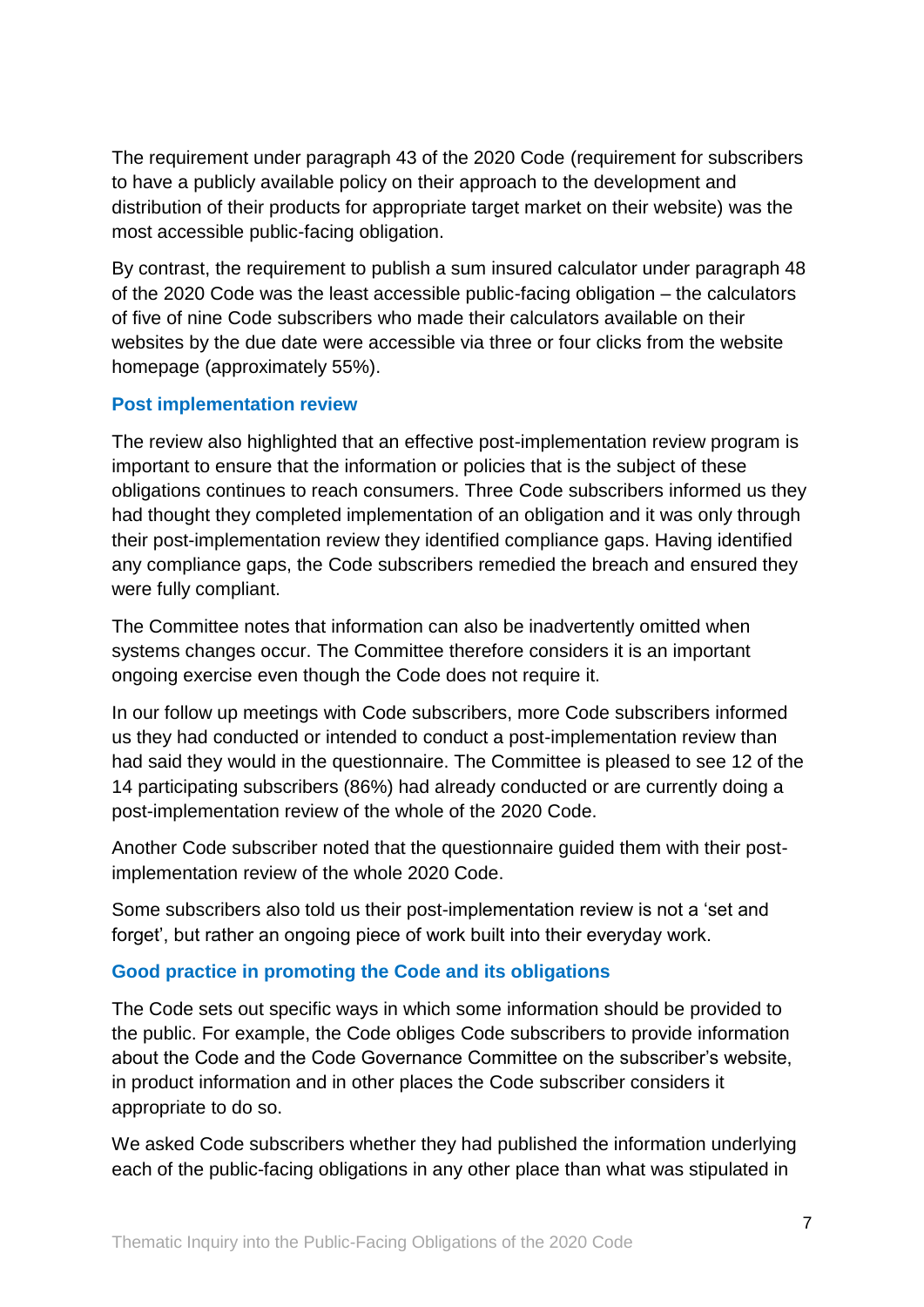the relevant Code obligation. The Committee considers it to be good practice for a Code subscriber to do this in promoting the Code and its obligations.

Some Code subscribers shared examples of how they have implemented the publicfacing obligations across their various platforms, even when not required to do so by the Code. We have provided further examples of these in this report to assist subscribers with their post-implementation reviews and how they can consider enhancing their compliance.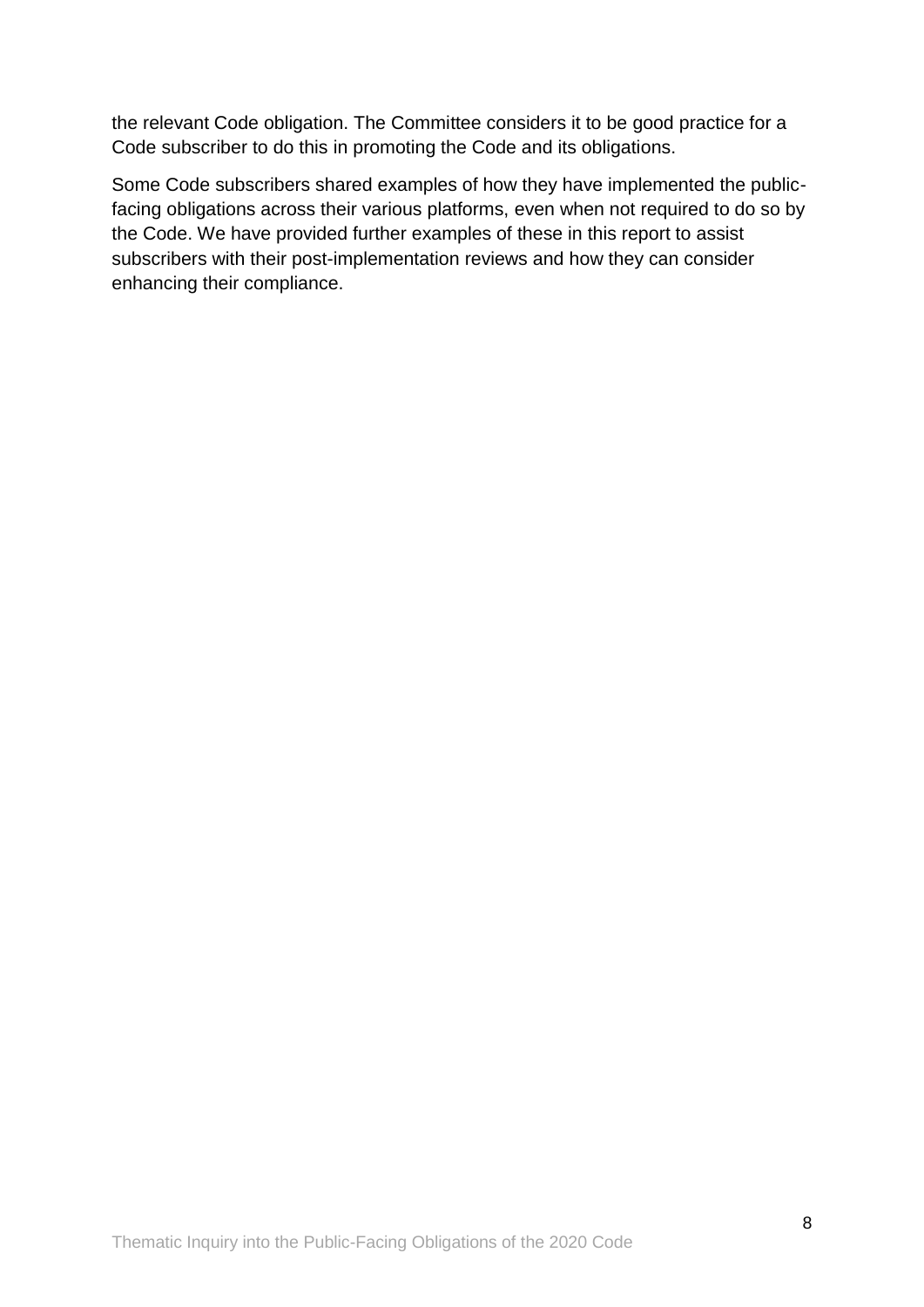# **2. Recommendations**

Based on the analysis of Code subscribers' implementation of the public-facing obligations, the Committee has five recommendations for improvement. 4

#### **Implementation**

**1.** Code subscribers should have **robust** and **well-structured** implementation programs to ensure they meet the implementation timeframes for the General Insurance Code of Practice.

#### **Interpretation**

**2.** Code subscribers are encouraged **to broadly interpret and apply the scope** of the public-facing obligations contained in the Code to maximise transparency for consumers. There are no exemptions to these obligations irrespective of Code subscribers' business models.

#### **Accessibility**

**3.** Code subscribers should ensure the webpages containing information and/or policies for the public-facing obligations contained in the Code are **easy to find** to maximise accessibility.

#### **Timeframes**

**4.** Code subscribers should not confuse the implementation timeframes of their Code obligations with their statutory obligations.

#### **Post implementation review**

**5.** Code subscribers are encouraged to complete **post-implementation reviews** to identify areas for improvement, including the use of website analytics to track and improve accessibility.

<sup>1</sup> <sup>4</sup> We have included this information with this format to assist subscribers' governance and communications with their executive management and the board.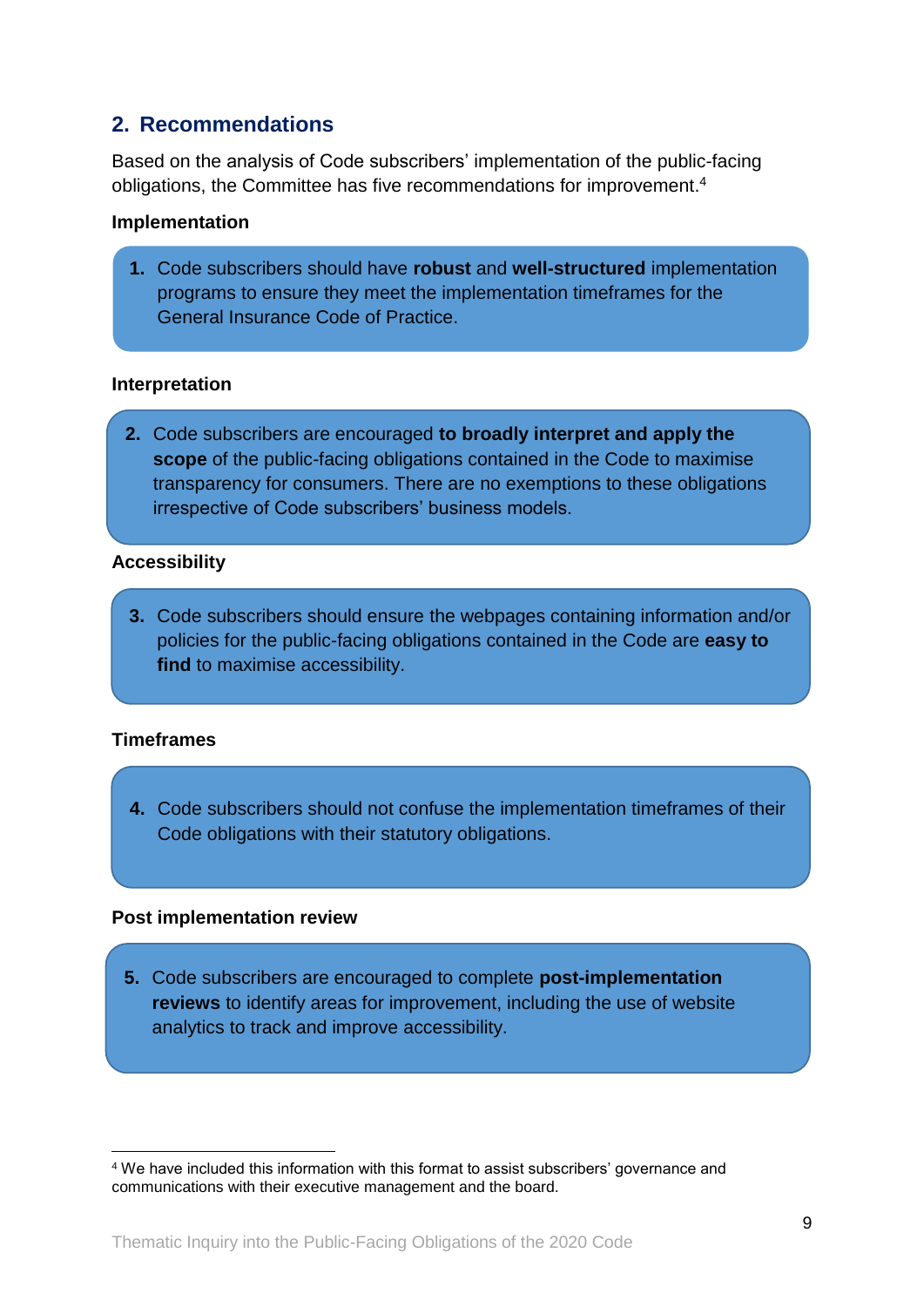# **3. Background to the inquiry**

The 2020 Code was published at the beginning of 2020. It introduced obligations for Code subscribers to make certain information publicly available, to provide specific support to consumers and to generally promote Code subscribers' adoption of the 2020 Code. Five of these obligations – paragraphs 43, 48, 105, 140 and 186(a) – were the subject of this implementation review.

The public-facing obligations demonstrate Code subscribers' commitment to the principles that underpin the 2020 Code, in particular transparency. The obligations provide important information and resources for consumers.

# **4. Scope and methodology of the inquiry**

This is the first thematic inquiry undertaken and published by the Committee. Fourteen Code subscribers were selected to participate in this inquiry: 5



This size categorisation of Code subscribers is consistent with the definitions used in the CGC's 2020-21 Annual Report, as summarised below.

| <b>Market Size</b> | Number of policies sold or renewed<br>during the financial year |
|--------------------|-----------------------------------------------------------------|
| Very Large         | > 3,000,000                                                     |
| Large              | 1,500,001 to 3,000,000                                          |
| Medium Large       | 650,001 to 1,500,000                                            |
| Medium             | 100,501 to 650,000                                              |
| Small              | 0 to 100,000                                                    |

The subscribers who participated in our inquiry collectively issued approximately 31.6 million policies (approximately 72% of total policies issued by the industry) during the 2020 financial year.

<sup>1</sup> <sup>5</sup> Code subscribers were randomly selected based on their size cohorts and breach numbers from the 2019-20 and 2018-19 Annual Data Return. Size was proxied by the number of policies sold.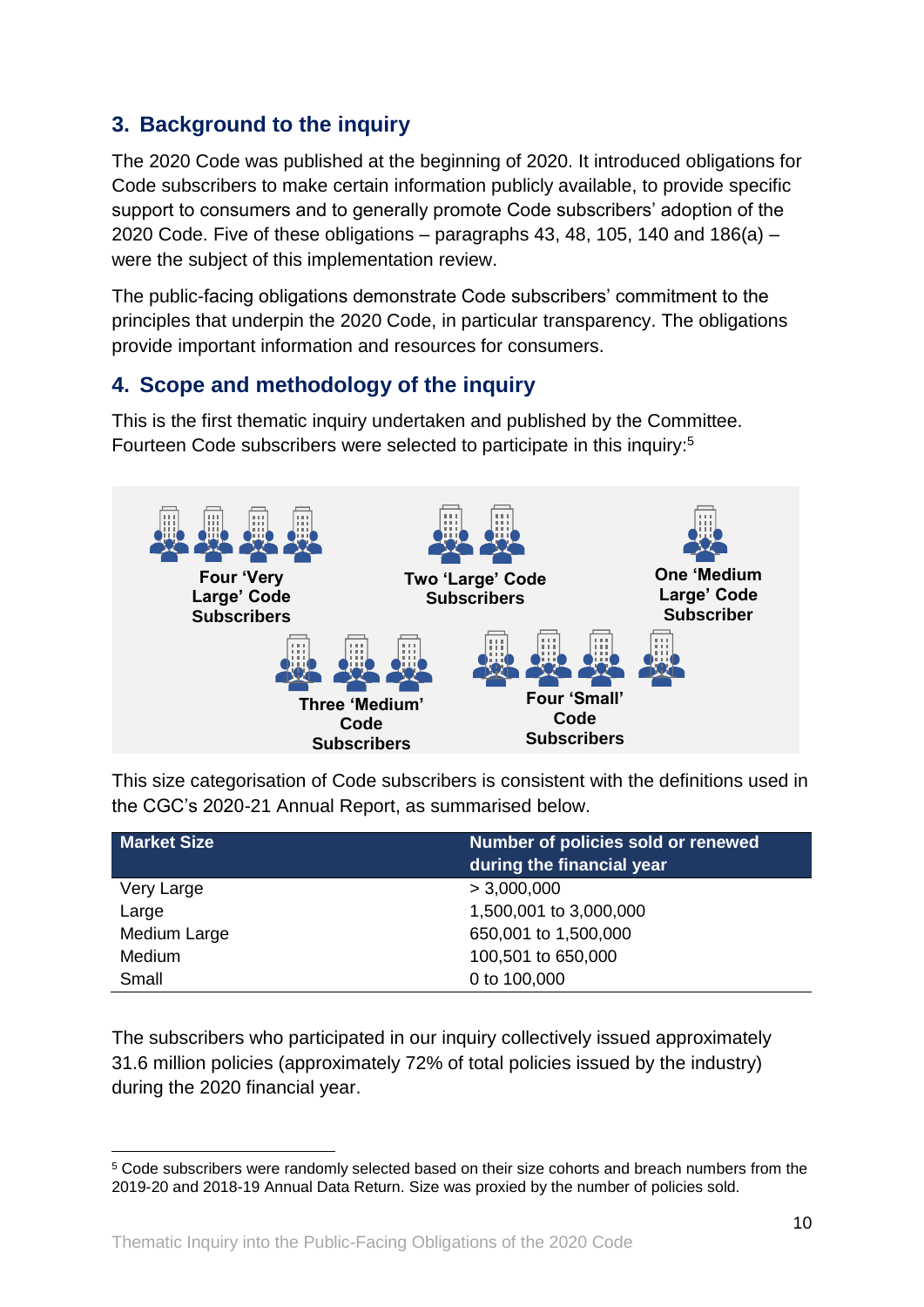Each Code subscriber was requested to respond to a questionnaire containing 72 questions. A copy of the questionnaire is provided in **Appendix A.**

The questions were designed to test whether a Code subscriber met implementation timeframes for the public-facing obligations of the 2020 Code. Except where noted, this review does not cover the content or quality of the information underlying each obligation.

This thematic inquiry investigated:

- Whether Code subscribers had implemented paragraphs 43, 48, 140, and 186(a) as of 1 July 2021.
- Whether Code subscribers had implemented paragraph 105 as of 5 October 2021.
- How accessible the required information is: and
- Whether there is any variation in how Code subscribers interpreted the publicfacing obligations.

The Code Compliance and Monitoring team (Code team) undertook this thematic inquiry into the public-facing obligations of the 2020 Code on behalf of the Committee as part of the Committee's compliance monitoring role.

In February and March 2022, the Code team held follow up meetings with representatives from each of the 14 participating Code subscribers, to share findings applicable to all participants on a de-identified basis, as well as individual findings.

#### **Accessibility**

In our questionnaire, we also asked Code subscribers to specify whether the information and/or policy about each public-facing obligation was accessible on its website homepage, and if not, how many 'clicks' it takes to navigate to it.

The Committee assessed the ease of access for each public-facing obligation and applied one of the five ratings outlined below.

| Easy to find                                                       | Sound                                                                                 | <b>Difficult</b>                                                                       | Meets minimum<br>standard                                                                           | <b>Requirement not</b><br>met             |
|--------------------------------------------------------------------|---------------------------------------------------------------------------------------|----------------------------------------------------------------------------------------|-----------------------------------------------------------------------------------------------------|-------------------------------------------|
| Front page,<br>prominent<br>display of<br>information or<br>policy | Accessing the<br>information or<br>policy requires<br>one click from<br>the home page | Accessing the<br>information or<br>policy requires<br>two clicks from<br>the home page | Accessing the<br>information or<br>policy requires<br>three or more<br>clicks from the<br>home page | No information<br>or policy on<br>website |

We have shared our accessibility findings throughout this report.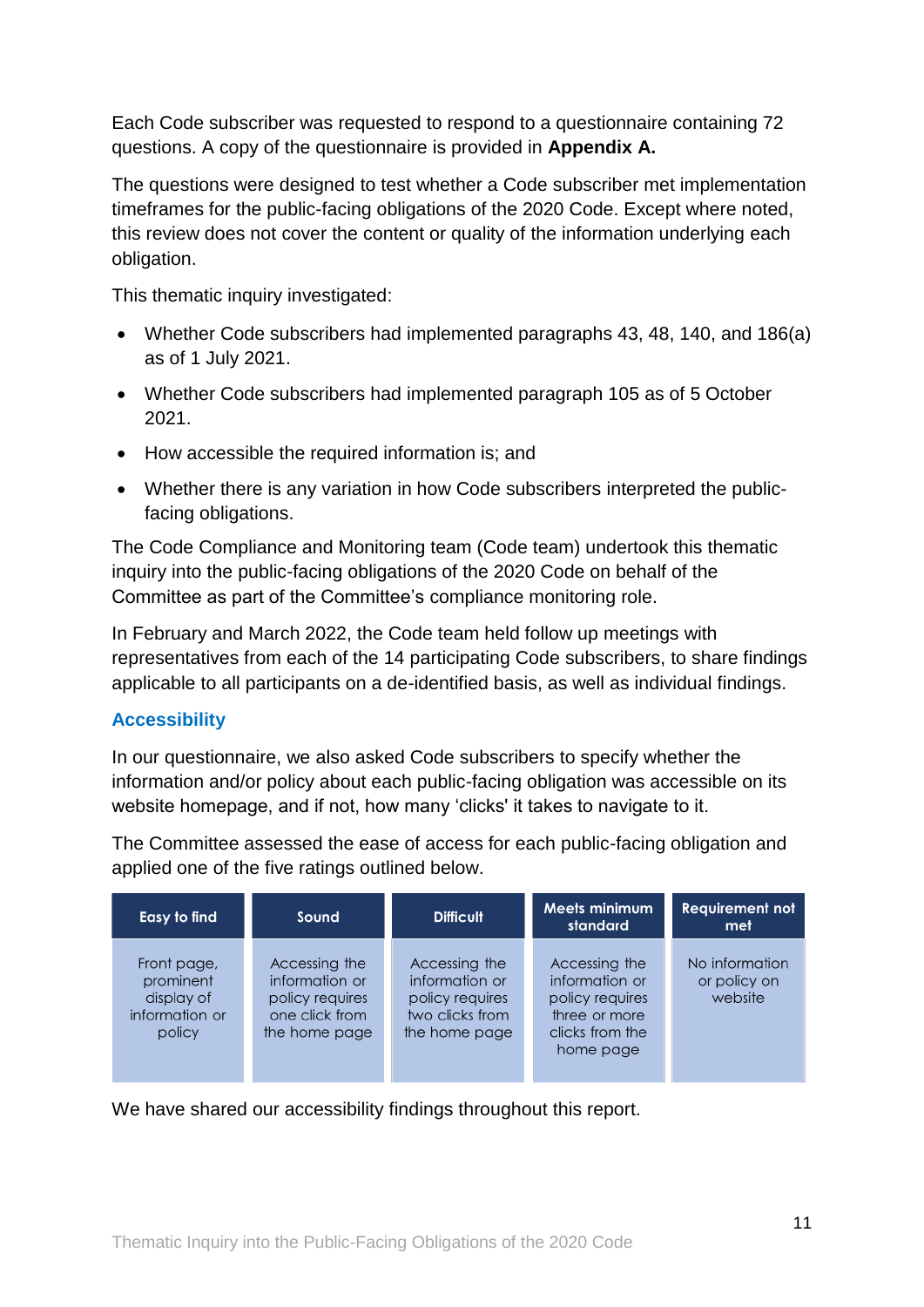# **5. Detailed findings**

#### **Acknowledgment of operating environment**

During our engagement, all Code subscribers told us they faced challenges during the period they were required to implement the public-facing obligations as they were concurrently implementing legislative reforms introduced as a response to the Royal Commission into Misconduct in the Banking, Superannuation and Financial Services Industry.

The Committee acknowledges the pressures and challenges faced by the industry, however, considers the 2020 Code implementation timeframes were clear and all Code subscribers should have complied on time.

The Committee notes that Code subscribers were provided with a long lead in time for implementation of the 2020 Code. The original date for implementation of the 2020 Code was 1 January 2020, however, this was extended to 1 July 2021 due to the ongoing impact of the COVID-19 pandemic and natural disaster recovery.

#### **Paragraph 43**

We will have a publicly available policy on our approach to the development and distribution of our products for appropriate target markets. This policy will be published on our website.

Paragraph 43 falls under Part 6: Buying insurance. This part applies to Retail Insurance products only.

Publicly available policies on the development and distribution of products for appropriate target markets assist consumers to select products that are appropriate for their needs. This complements the statutory requirement for general insurers to comply with the design and distribution obligations in Pt 7.8A of the *Corporations Act 2001* (Corporations Act). These obligations are intended to help consumers obtain appropriate financial products by requiring product issuers and distributors to have a consumer-centric approach to designing and distributing products.

#### **Results**

The Committee found 11 of the 14 Code subscribers (79%) completed implementation of paragraph 43 by the required date. Three Code subscribers (21%) failed to complete implementation by the required date however later confirmed that implementation had been completed.

#### **Reasons for not meeting the implementation deadline**

The three Code subscribers who did not complete implementation of paragraph 43 by 1 July 2021 provided the following reasons:

• delays in obtaining the necessary approvals and had website publication delays.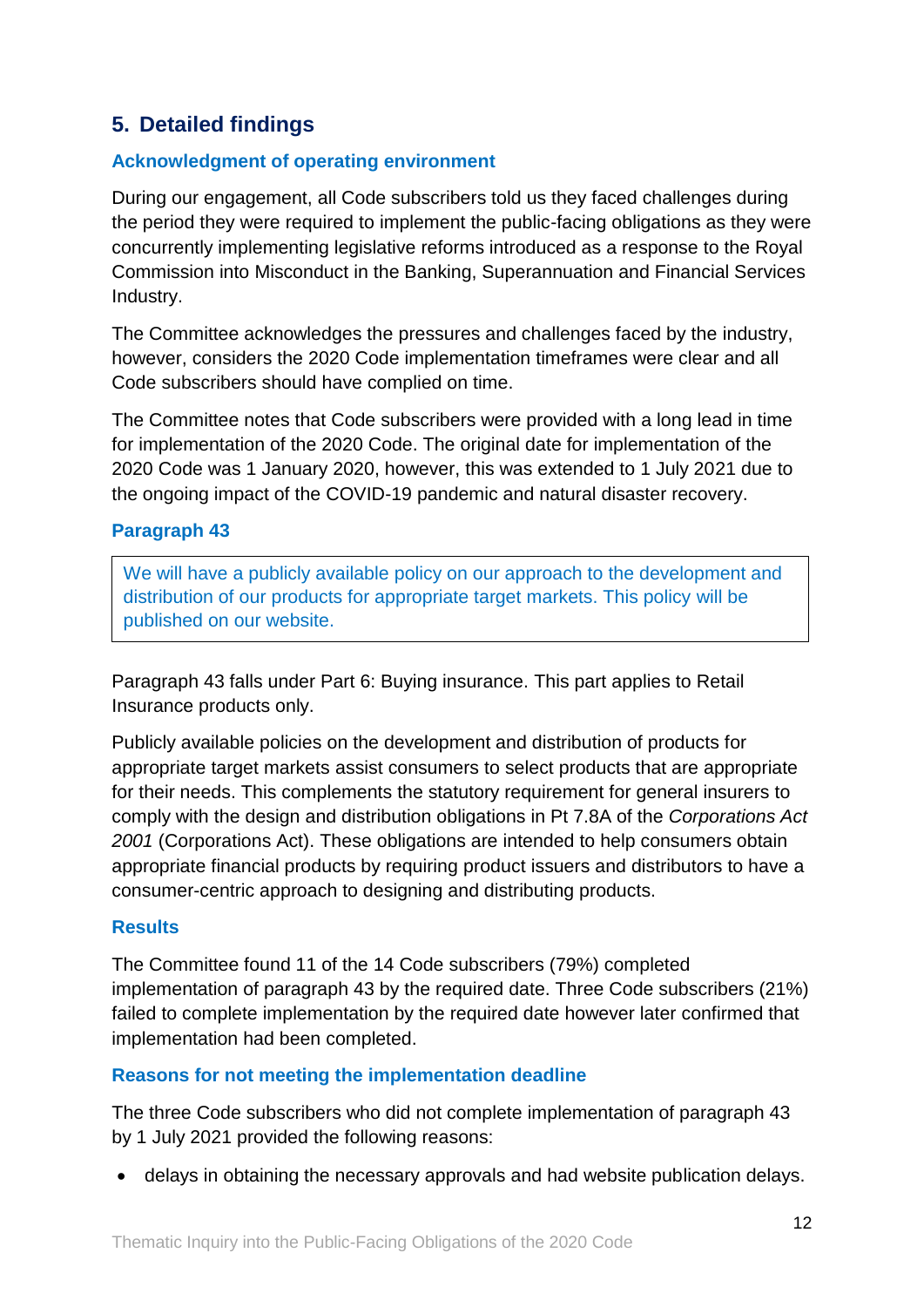- delay due to misunderstanding of the Code obligation. This related to implementation of paragraph 43. The Code subscriber had assumed that implementing ASIC's requirements in relation to Target Market Determinations (TMDs) would also meet the Code requirement.
- misunderstanding of the Code obligation One Code subscriber advised the Committee that it did not believe it was required to comply with paragraph 43 as it is not a direct to market insurance provider (and TMD's for all its products are available via its intermediaries).

The first two Code subscribers ensured they had completed implementation by the time they responded to this inquiry and the third completed implementation in April 2022. All 14 participating Code subscribers have now completed implementation.

The Committee acknowledges some Code subscribers may not sell insurance products direct to market and may sell some products through distributors. While it is less likely consumers will access the Code subscriber's website for product information, the Committee still expects all Code subscribers to publish this information as required by the Code.

#### **Accessibility observations**

Our accessibility findings in relation to paragraph 43 is summarised below. The numbers in each box indicates the number of subscribers in each rating category. One Code subscriber was not able to respond to this question in the questionnaire as the information relevant to paragraph 43 was not available on their website. The Code subscriber has since confirmed that the relevant information has been published on their website in April 2022.



The requirement under paragraph 43 of the 2020 Code was the most accessible public-facing obligation.

The requirement to publish product development and distribution policies aligns with the legislative obligation to publish TMD's by 5 October 2021:

- ASIC [RG 274](https://asic.gov.au/media/5899239/rg274-published-11-december-2020-20201218.pdf) 'Product design and distribution obligations'
- Target Market Determinations, [Part 7.8A, section 994B,](http://www5.austlii.edu.au/au/legis/cth/consol_act/ca2001172/s994b.html) *Corporations Act 2001* [\(Cth\).](http://www5.austlii.edu.au/au/legis/cth/consol_act/ca2001172/s994b.html)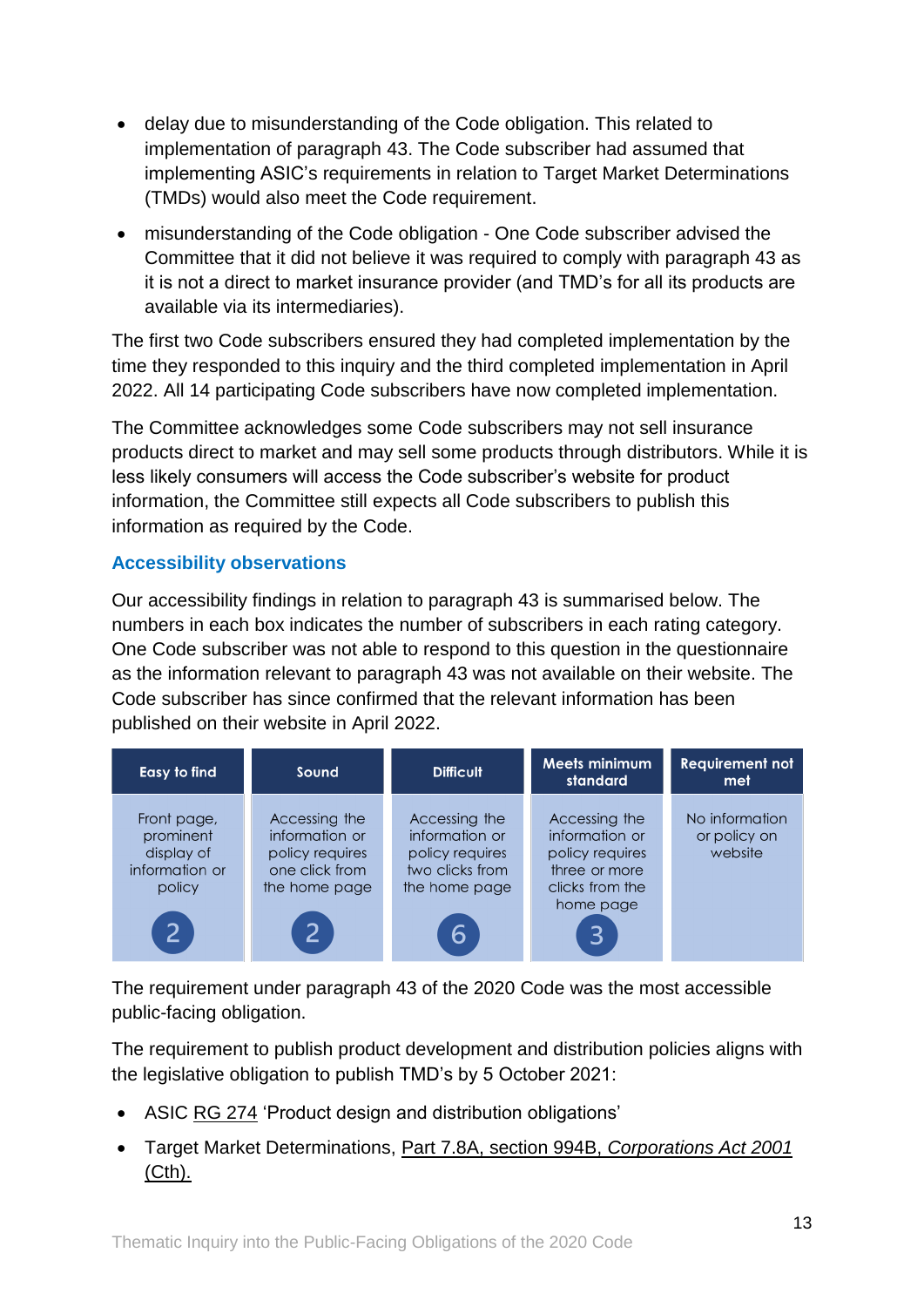RG274.138 outlines that the TMD is not intended to be a consumer-facing disclosure document. This differs from paragraph 43 of the 2020 Code which is intended to be geared towards consumers.

#### **Example of good practice**

One Code subscriber noted that in addition to publishing the relevant policy on its website (as required by the Code), it has also published this within relevant forms available in hardcopy.

The Committee commends this. The Committee encourages all Code subscribers to go beyond minimum standards to make information more accessible, including in formats and in locations additional to those specified in the Code.

#### **Paragraph 48**

When you apply for or renew a home building insurance product, but not a strata insurance product, we will provide you with access to a calculator that is periodically reviewed and updated to enable you to estimate your sum insured.

Paragraph 48 falls under Part 6: Buying insurance. This part applies to Retail Insurance products only.

The purpose of a sum insured calculator for home building cover is to provide consumers with an estimate of the cost of rebuilding a home or replacing home contents items. This can assist to inform consumers as to whether they have an appropriate level of insurance coverage and to subsequently ensure they are not underinsured.

#### **Results**

The Committee found paragraph 48 had the highest implementation compliance rate from the participating Code subscribers. Nine of the 14 Code subscribers (64%) who participated in this inquiry offer home building insurance policies. All nine Code subscribers completed implementation of paragraph 48 by the required date.

The remaining five Code subscribers (36%) told the Committee they do not offer home building insurance and are therefore not required to comply with paragraph 48.

#### **Accessibility observations**

The requirement to publish a sum insured calculator under paragraph 48 of the 2020 Code was the least accessible public-facing obligation overall, with five of nine Code subscribers having the calculator accessible via three or four clicks from the website homepage (approximately 55%).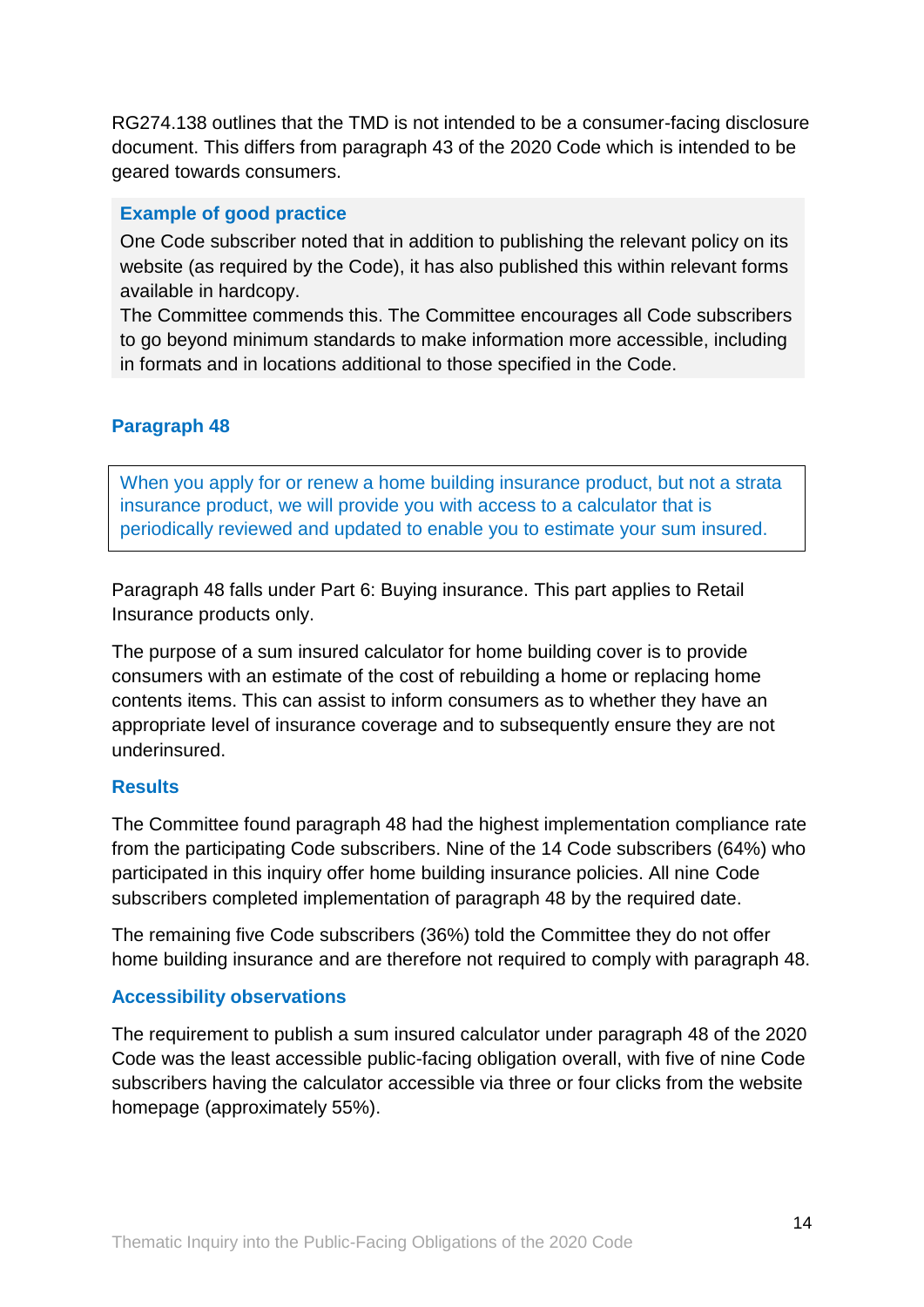

#### **Example of good practice**

Two Code subscribers told the Committee that in addition to providing the calculator on their website, they also provide the calculator within renewal documents or within hardcopy documents referenced through a link.

Another Code subscriber advised the Committee that their consultants remind customers to check the sum insured is adequate via the calculator link it provides. During the sales quote process, an advisor is also required to refer the customer to the sum insured calculator.

The Committee commends Code subscribers who actively promote and make available the sum insured calculator in different places and encourages others to do this. Such efforts are consistent with recommendations previously made by ASIC that insurers do more to embed the use of online calculators for use by home insurance customers by embedding it into insurer sales practices and processes.<sup>6</sup>

## **Paragraph 105**

We will have information about applying for Financial Hardship support on our website. The information will set out the types of support options that may be available, and how you can access Financial Hardship support.

Paragraphs 105 falls under Part 10: Financial Hardship. This part applies to Retail Insurance and Wholesale Insurance products only.

The 2020 Code defines Financial Hardship as a consumer having difficulty meeting their financial obligations to the organisation that has adopted the Code. The Code requires subscribers to provide publicly available information about Financial Hardship to help customers access support and services throughout the course of a claim (e.g. paying an excess) or when subject to recovery action. Financial Hardship is recognised as a type of vulnerability under paragraph 92(k) of the 2020 Code.

<sup>1</sup> <sup>6</sup> [https://asic.gov.au/about-asic/news-centre/find-a-media-release/2016-releases/16-053mr-asic-calls](https://asic.gov.au/about-asic/news-centre/find-a-media-release/2016-releases/16-053mr-asic-calls-for-further-improvements-from-home-insurers/)[for-further-improvements-from-home-insurers/](https://asic.gov.au/about-asic/news-centre/find-a-media-release/2016-releases/16-053mr-asic-calls-for-further-improvements-from-home-insurers/)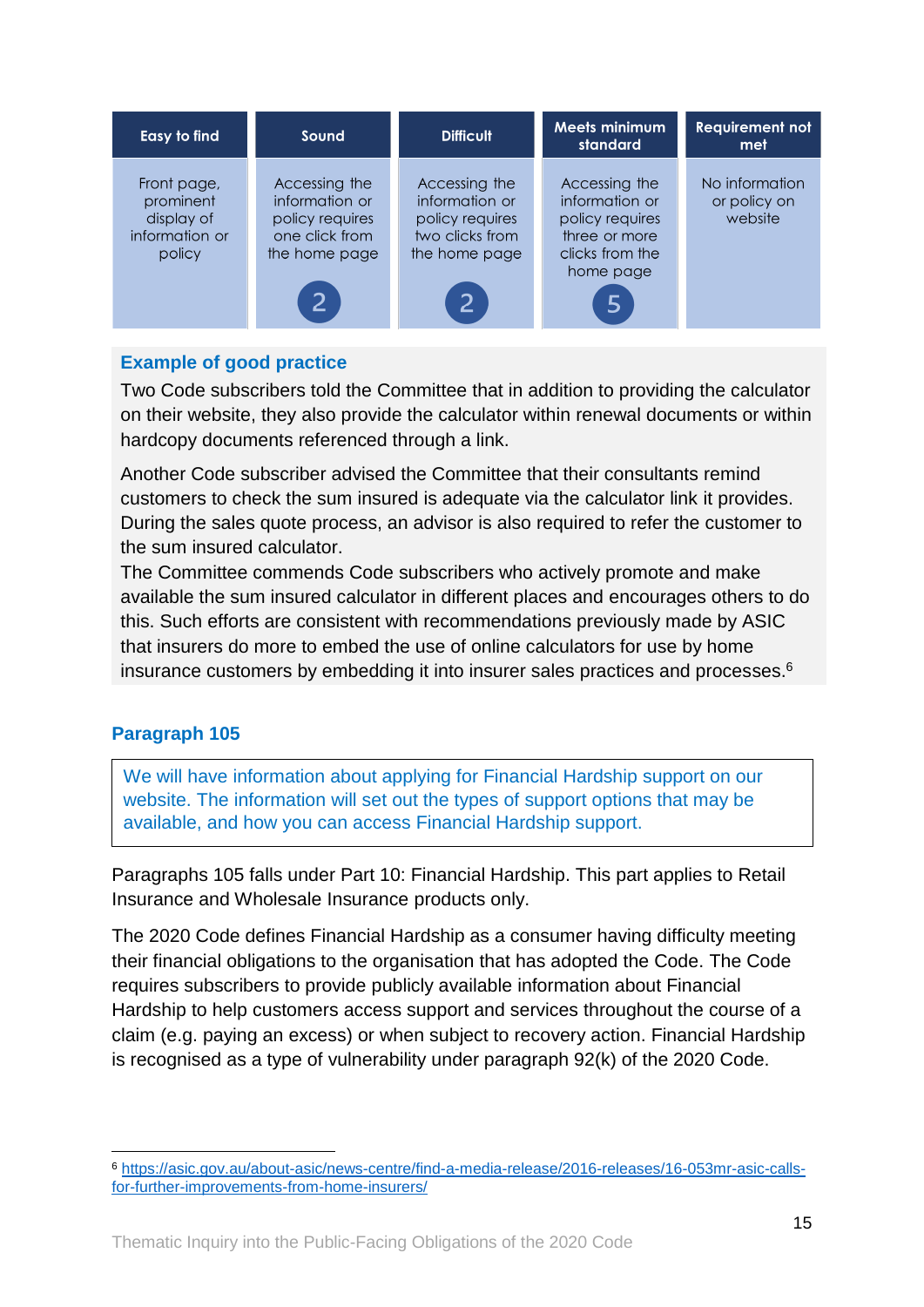#### **Results**

The Committee found 10 of the 14 Code subscribers (71%) who participated in this inquiry completed implementation of the requirements of paragraph 105 by the required date. The four Code subscribers (29%) who did not complete implementation by the required date, have now done so.

#### **Reasons for not meeting the implementation deadline**

Delays in meeting the deadline or achieving full implementation paragraph 105 by 5 October 2021 were due to:

- delays in obtaining the necessary approvals and website publication delays.
- one Code subscriber was waiting for confirmation from the Insurance Council of Australia (ICA) on the scope of paragraph 105.
- one Code subscriber partially complied. The Code subscriber did not include the types of Financial Hardship options as required by this paragraph. As a result of this implementation review, this has now been rectified.
- one Code subscriber indicated it did not publish the required information on its website because it provides low cost insurance products and has minimal instances of customers expressing they are experiencing financial hardship. This Code subscriber told us customer facing functions already had a documented process in place to identify and assist vulnerable customers, including those experiencing family violence and/or financial hardship. This Code subscriber has since enhanced its Family and Domestic Violence policy to comply with the Code and confirmed it was published on its website in April 2022.

The Committee acknowledges some Code subscribers may not sell insurance products direct to market and all products are sold through distributors. While it is less likely these consumers will access the Code subscriber's website for financial hardship support information, the Committee still expects all Code subscribers to publish this information and to meet their Code obligations.

The Committee understands that one Code subscriber was uncertain whether the requirement to publish a financial hardship policy applied to its Distributors and Service Suppliers. The public-facing obligations of the 2020 Code provide important support for people who may be experiencing vulnerability and the Committee sees great value in these policies being easily and readily accessible on the websites of Distributors and Service Suppliers.

Paragraph 17 of the 2020 Code says a Code subscriber will be in breach of the Code if its Distributors and Service Suppliers do not comply with the Code when they are acting on its behalf.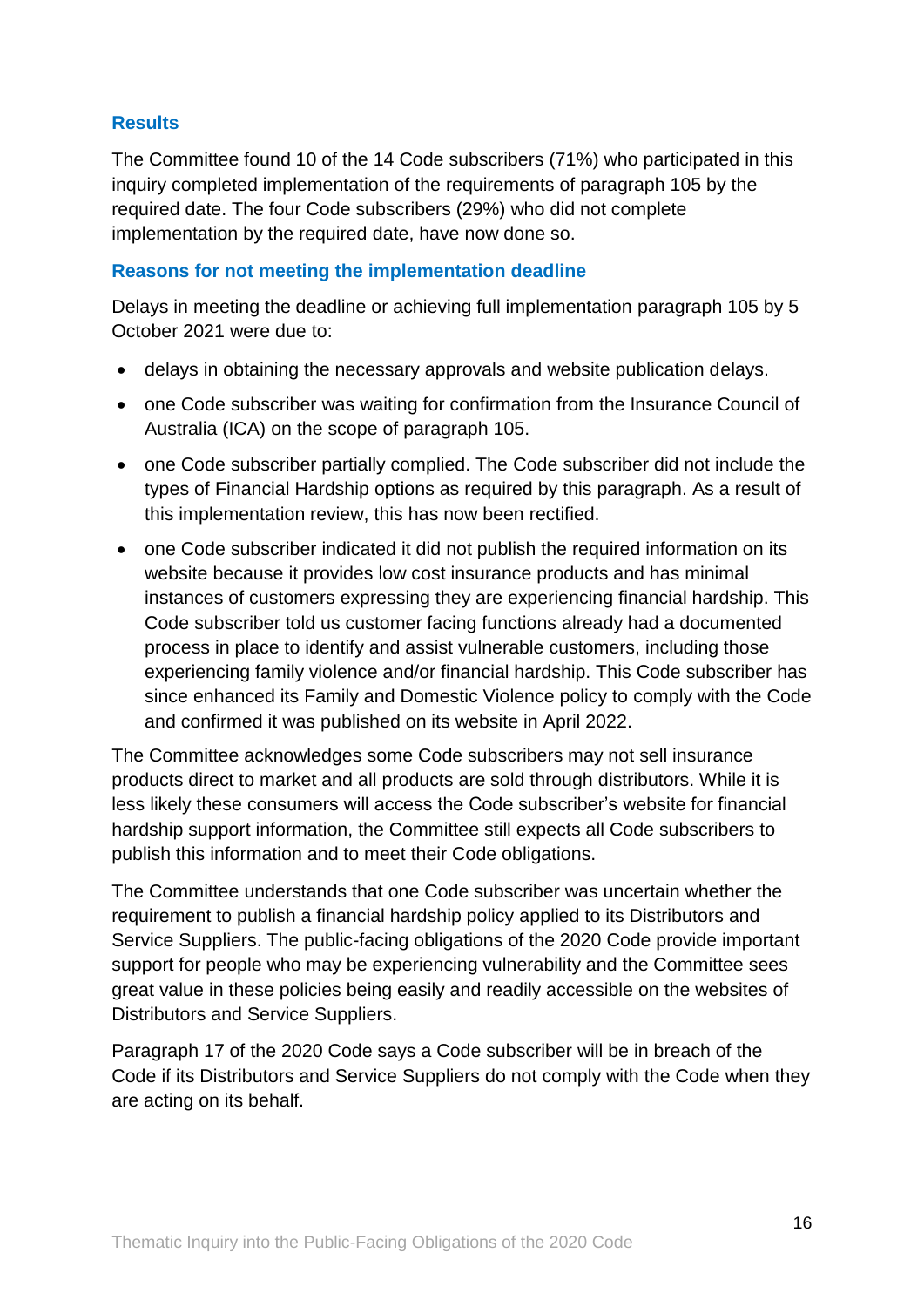#### **Accessibility observations**

Our accessibility findings in relation to paragraph 105 is summarised below. One Code subscriber at the time of the questionnaire was not able to respond to this question as the information relevant to paragraph 105 was not available on their website. The Code subscriber has since confirmed that the relevant information has been published on their website in April 2022. The Committee is reviewing the Code subscriber's response and will determine next steps.



#### **Example of good practice**

In addition to publishing information about applying for financial hardship on their website (as required by the Code), three Code subscribers told us they published this information in other ways. This includes within their product disclosure statements, a message in the claims Interactive Voice Response (IVR) to encourage customers to notify the insurer if they are experiencing financial difficulty and through a factsheet about financial hardship in standard letters to consumers.

The Committee supports actions by Code subscribers to promote the Code principles by making their services accessible and providing additional support. An important part of this obligation is assisting members of the community who need additional support.

#### **Paragraph 140**

We will make readily available information about:

- a. your right to make a Complaint;
- b. our internal processes for dealing with Complaints; and
- c. our external dispute resolution provider,

This will be published on our website, other digital platforms and in our relevant written communications.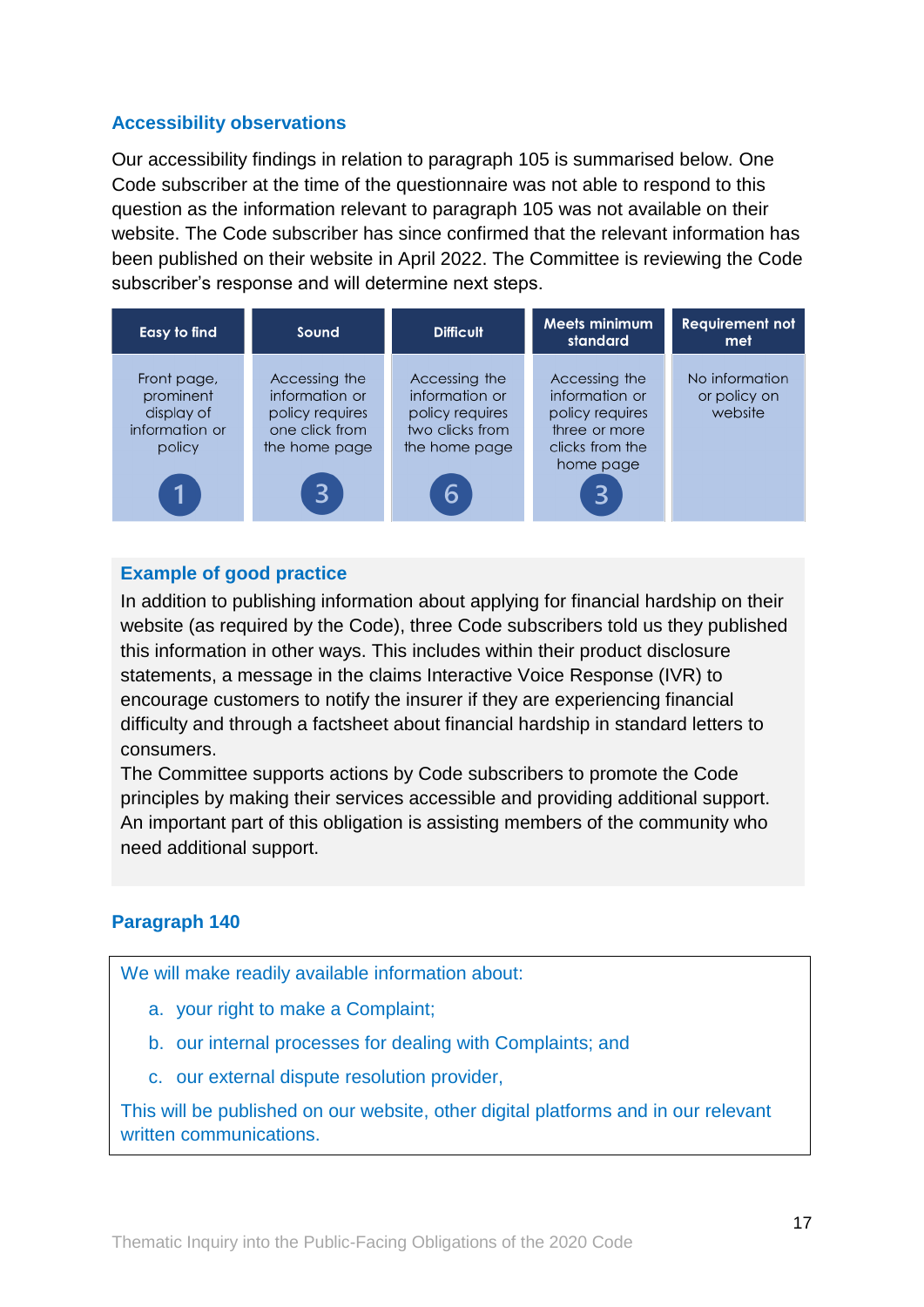Paragraph 140 falls under Part 11: Complaints. This part applies to Retail Insurance products only. In addition, it is available to an uninsured person making a claim against a customer who a Code subscriber insures against a Retail Insurance policy (see paragraph 60).

Part 11 also applies to Wholesale Insurance Products where an insured or thirdparty beneficiary is entitled to Financial Hardship support under paragraph 107(b).

The purpose of publishing information about consumers' right to make a complaint is to ensure that consumers are provided with visible and transparent information about how and where to complain if they wish to raise a concern about a Code subscriber.

#### **Results**

The Committee found 13 of the 14 Code subscribers (93%) who participated in this inquiry completed implementation of the requirements of paragraph 140 by the required date. One Code subscriber (7%) failed to comply with paragraph 140 by the required date.

#### **Reasons for not meeting the implementation deadline**

The Code subscriber who had not complied by the required date advised the Committee that it had prioritised implementation of regulatory reforms that were due by 4 October 2021. It has since completed implementation of paragraph 140.

#### **Accessibility observations**

Our accessibility findings in relation to paragraph 140 is summarised below. At the time of the questionnaire, one Code subscriber was not able to respond to this question as the information relevant to paragraph 140 was not available on their website. The Code subscriber has since confirmed that this information has been published on their website. The Committee is reviewing the Code subscribers' response and will determine next steps.

| Easy to find                                                                         | Sound                                                                                 | <b>Difficult</b>                                                                       | Meets minimum<br>standard                                                                           | <b>Requirement not</b><br>met             |
|--------------------------------------------------------------------------------------|---------------------------------------------------------------------------------------|----------------------------------------------------------------------------------------|-----------------------------------------------------------------------------------------------------|-------------------------------------------|
| Front page,<br>prominent<br>display of<br>information or<br>policy<br>$\overline{z}$ | Accessing the<br>information or<br>policy requires<br>one click from<br>the home page | Accessing the<br>information or<br>policy requires<br>two clicks from<br>the home page | Accessing the<br>information or<br>policy requires<br>three or more<br>clicks from the<br>home page | No information<br>or policy on<br>website |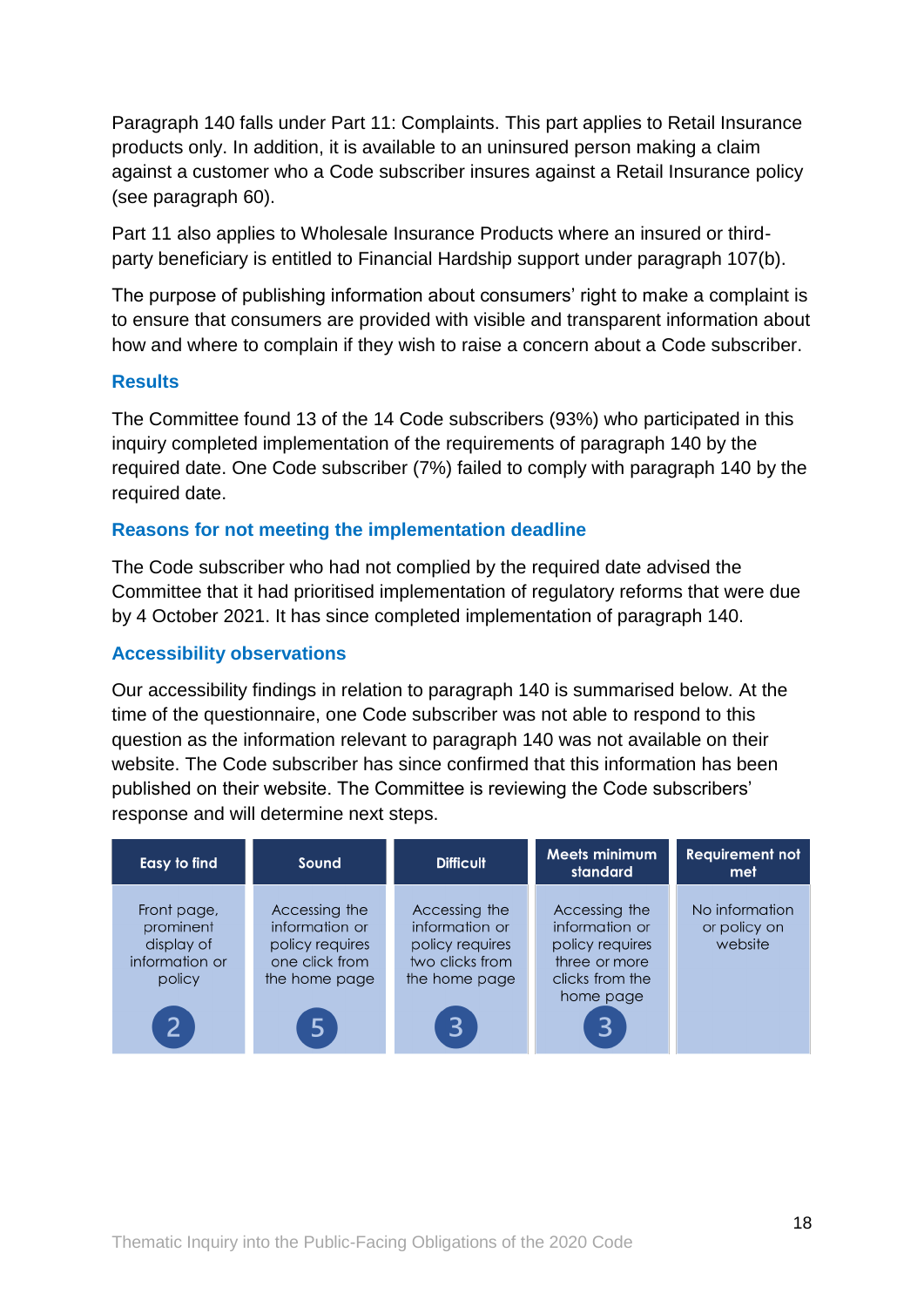#### **Example of good practice**

Code subscribers gave us examples of the types of digital platforms where they publish the required information about complaints. These include their broker portal, their claims and customer portal and in their correspondence sent to customers via email.

The Committee commends subscribers on this and encourages them to continue to find new ways of informing consumers about their right to make a complaint as well as internal and external complaints processes.

#### **Paragraph 186(a)**

#### We will:

a. provide information about the Code and the Code Governance Committee on our websites, in our product information and in other places we consider it appropriate to do so;

Paragraph 186(a) falls under Part 14: Promoting, reviewing and improving the Code. This part applies to Retail and Wholesale Insurance products.

Paragraph 186(a) requires Code subscribers to provide information about the Code and the Code Governance Committee on their website, in their product information and in other places the Code subscriber considers it appropriate to do so.

Information about the Code and the Code Governance Committee helps to ensure that consumers are aware of a subscriber's obligations to them under the Code and the role of the Code Governance Committee in monitoring subscriber compliance with the Code.

#### **Results**

The Committee found eight of the 14 Code subscribers (57%) who participated in this inquiry complied with the requirements of paragraph 186(a) by 1 July 2021. Six Code subscribers (43%) failed to complete implementation by the required date.

The Committee found implementation compliance rates were lowest for paragraph 186(a).

The Committee is disappointed three Code subscribers have not yet fully complied with paragraph 186(a).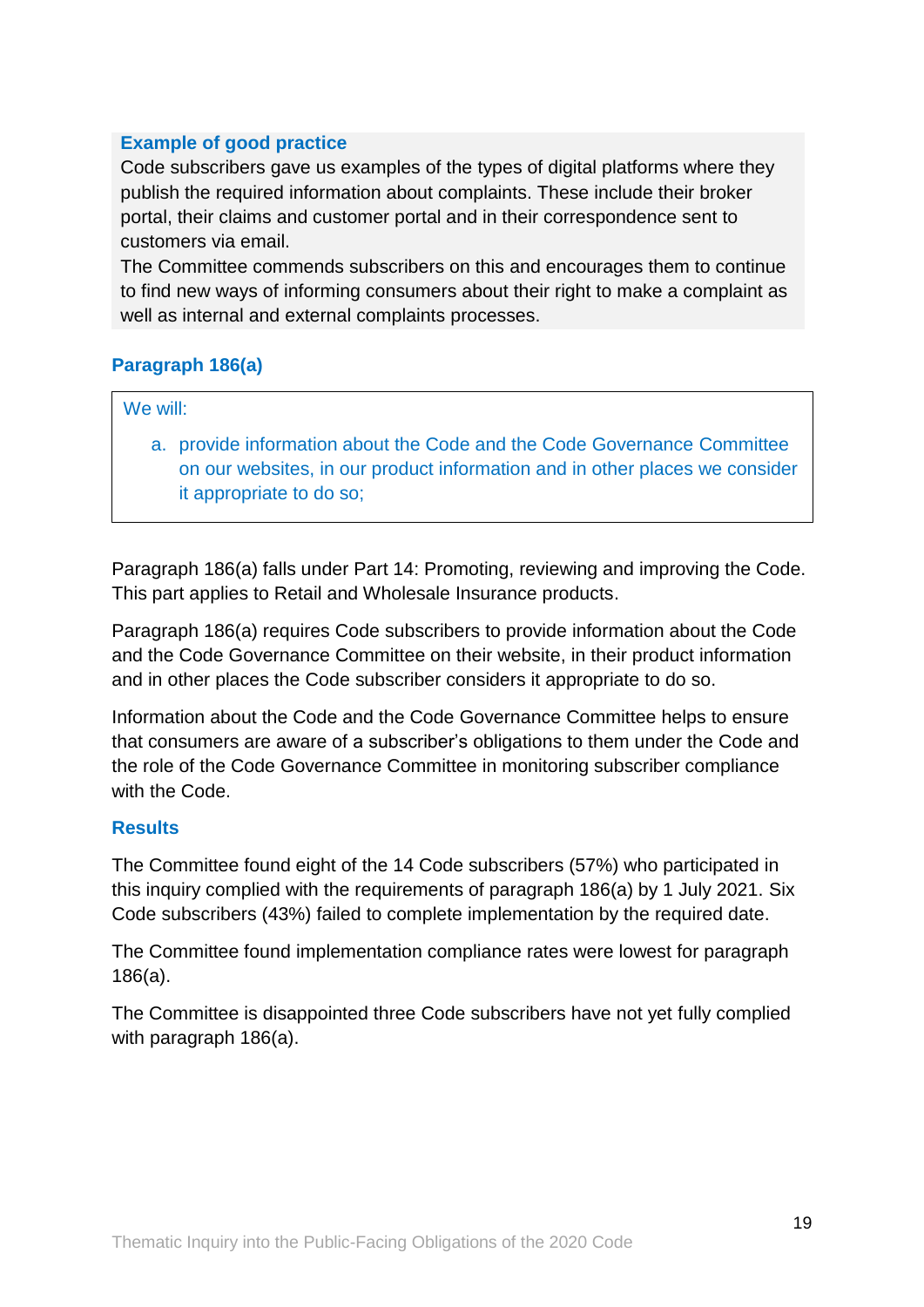#### **Reasons for not meeting the implementation deadline**

The six Code subscribers who had not fully completed implementation of paragraph 186(a) by 1 July 2021 gave the following reasons:

- Four subscribers partially complied with paragraph 186(a).
	- One Code subscriber uploaded the required information however its organisation's website was updated, and the relevant information was not transferred over due to a system error.
	- One Code subscriber noted that a post implementation review revealed that some product disclosure documents did not include information about the Committee. It further noted that its wholesale policy wordings did not include information about the Code or the Committee.
	- The other two Code subscribers advised in their questionnaire response that they did not understand the scope of paragraph 186(a). In their follow up correspondence, they advised the Committee that the compliance gap was due to internal constraints in obtaining necessary approvals and oversights in management framework.
- One subscriber had previously advised the Committee it failed to comply with paragraph 186(a) by the required date due to internal constraints. The Committee has already determined this to be a Significant Breach of the subscriber's Code obligations.
- Another Code subscriber outlined that it did not implement paragraph 186(a) as it is not a direct market insurance provider but offers all its general insurance products through intermediaries. This Code subscriber has since advised the Committee that it will provide us with an implementation timeframe as it is required to comply with paragraph 186(a).

Four out of these six Code subscribers noted that through the post-implementation review they undertook when responding to this inquiry they identified that they had partially complied with paragraph 186(a). This underscores the importance of subscribers conducting post implementation reviews.

Partial compliance with paragraph 186(a) suggests that Code subscribers should take greater care to ensure they fully understand the scope of the new Code obligation to reference the Committee as the 2014 Code only required Code subscribers to reference information about the Code.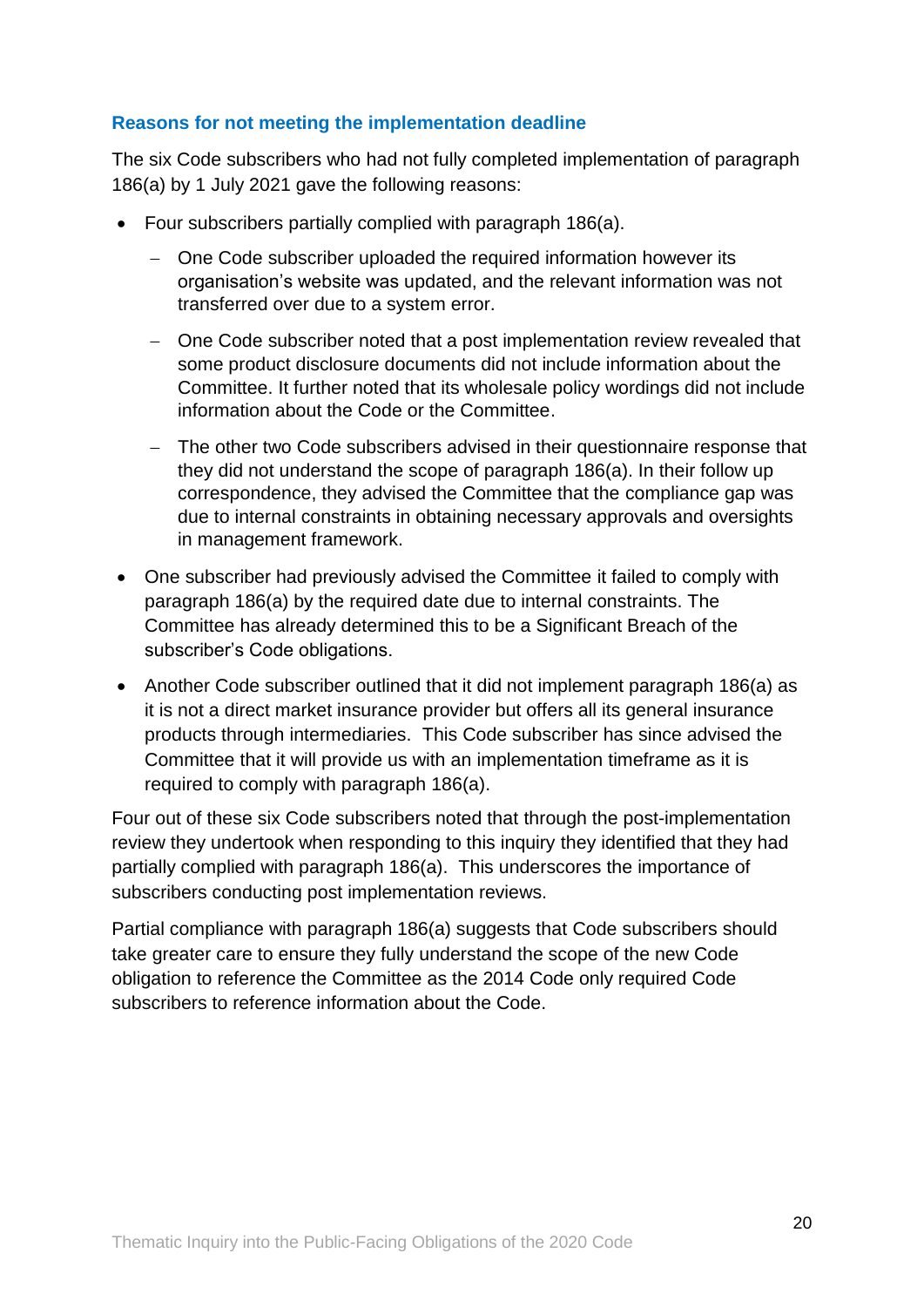#### **Accessibility observations**

Our accessibility findings in relation to paragraph 186(a) is summarised below. At the time of the questionnaire, one Code subscriber was not able to respond to this question as the information relevant to paragraph 186(a) was not available on their website. The Committee is reviewing the Code subscribers' response and will determine next steps.

| <b>Easy to find</b>                                                | Sound                                                                                 | <b>Difficult</b>                                                                       | <b>Meets minimum</b><br>standard                                                                    | <b>Requirement not</b><br>met             |
|--------------------------------------------------------------------|---------------------------------------------------------------------------------------|----------------------------------------------------------------------------------------|-----------------------------------------------------------------------------------------------------|-------------------------------------------|
| Front page,<br>prominent<br>display of<br>information or<br>policy | Accessing the<br>information or<br>policy requires<br>one click from<br>the home page | Accessing the<br>information or<br>policy requires<br>two clicks from<br>the home page | Accessing the<br>information or<br>policy requires<br>three or more<br>clicks from the<br>home page | No information<br>or policy on<br>website |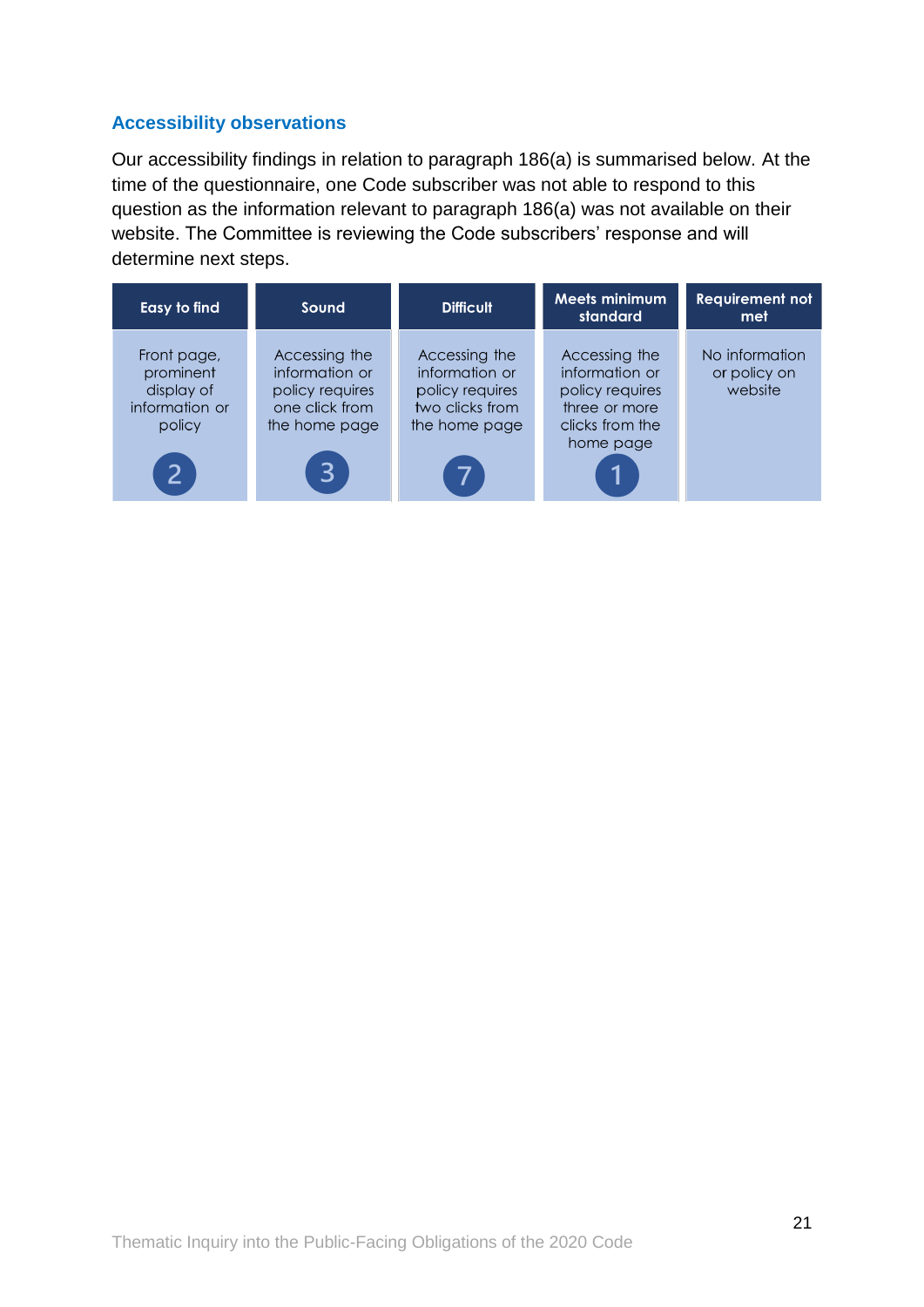# **Appendix A: Questionnaire issued to Code subscribers on 10 November 2021**

# **CODE SUBSCRIBER QUESTIONNAIRE**

#### **IMPORTANT NOTICE:**

**To ensure that you complete all parts of the Questionnaire, before you begin please read the following documents:**

- **2. Public-facing obligations inquiry - Defined Terms and paragraphs 2020 Code FINAL, and**
- **3. Public-facing obligations Inquiry - Background and User Guide for Questionnaire FINAL.**

# *SECTION A: INFORMATION ABOUT THE CODE SUBSCRIBER*

- **1.** Select a category that best describes your organisation:
	- a) General Insurer.
	- b) Other participant that subscribes to the 2020 Code.

- **2.** Select a category that best describes the type of general insurance that your organisation provides products and/or services in relation to:
	- a) Retail Insurance.
	- b) Wholesale Insurance.
	- c) Retail Insurance and Wholesale Insurance.

# *SECTION B: PARAGRAPH 43*

*Paragraph 43: We will have a publicly available policy on our approach to the development and distribution of our products for appropriate target markets. This policy will be published on our website*.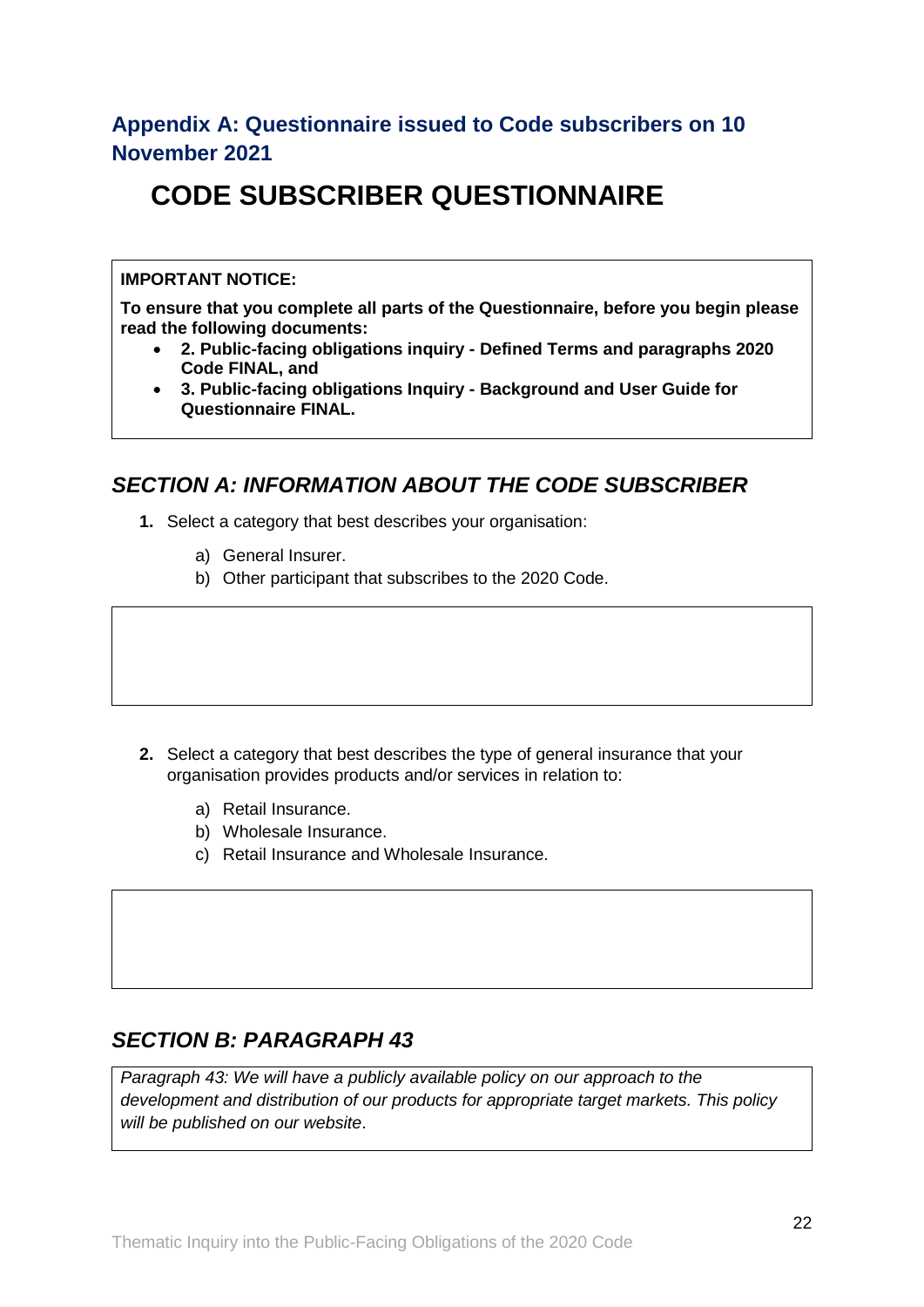#### **Section B1: Implementation of paragraph 43 by 1 July 2021**

- **3.** Did your organisation complete its implementation of paragraph 43 by 1 July 2021? SELECT: YES/NO [IF YES, GO TO SECTION B2]
- **4.** If your answer to Q3 is 'No', select an option that best describes why your organisation did not complete implementation of paragraph 43 by 1 July 2021:
	- a) Did not know that the deadline was 1 July 2021.
	- b) Did not understand the scope of paragraph 43.
	- c) Poor planning of implementation project.
	- d) De-prioritisation of implementation of paragraph 43.
	- e) Unexpected constraints on resources.
	- f) Other reason. [TEXT BOX for response. [Up to 1800 characters including punctuation and spaces.]

**5.** If your organisation did not complete implementation of paragraph 43 by 1 July 2021, has it completed implementation now? SELECT: YES/NO

- **6.** If your answer to Q5 is 'No', select an option that best describes the reason for the delay:
	- a) Did not understand the scope of paragraph 43.
	- b) Poor planning of implementation project.
	- c) De-prioritisation of implementation of paragraph 43.
	- d) Unexpected constraints on resources.
	- e) Other reason. [TEXT BOX for response. Up to 1800 characters including punctuation and spaces.]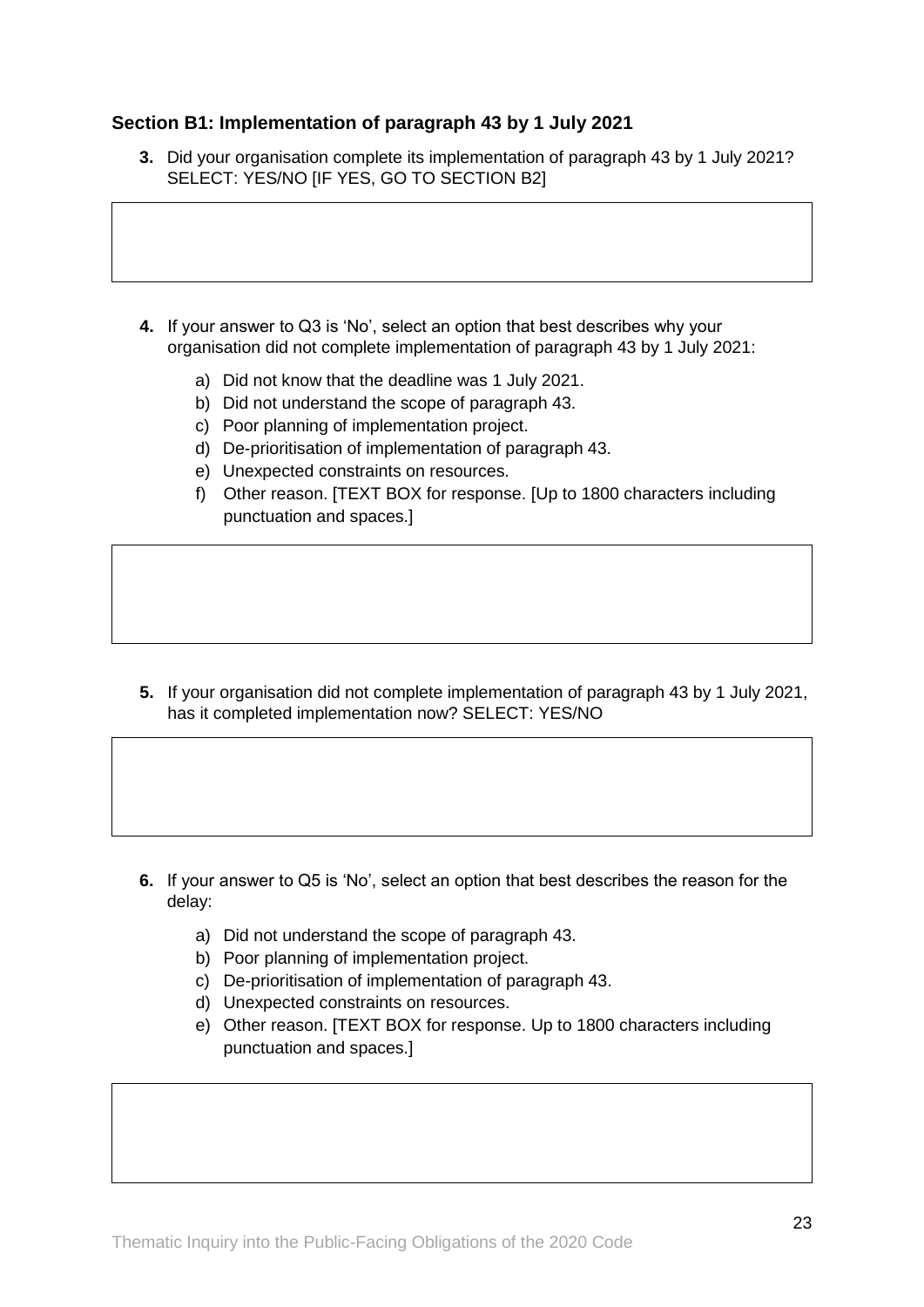#### **Section B2: Demonstrate how your organisation complies with paragraph 43**

**7.** Tell us how your organisation implemented paragraph 43. [TEXT BOX for response – up to 1800 characters including punctuation and spaces.]

**8.** Has your organisation published the information required by paragraph 43 on its website? SELECT: YES/NO

**9.** If your answer to Q8 is 'Yes', provide all links to the required information on your organisation's website. [TEXT BOX for response – up to 1800 characters including punctuation and spaces.]

**10.** Has your organisation made the required information publicly available in other ways? SELECT: YES/NO

**11.** If your answer to Q10 is 'Yes', list the ways in which you have made the required information publicly available in other ways. [TEXT BOX for response. Each item separated by a comma. Up to 1800 characters including punctuation and spaces.

**Section B3: Accessibility of information required by paragraph 43**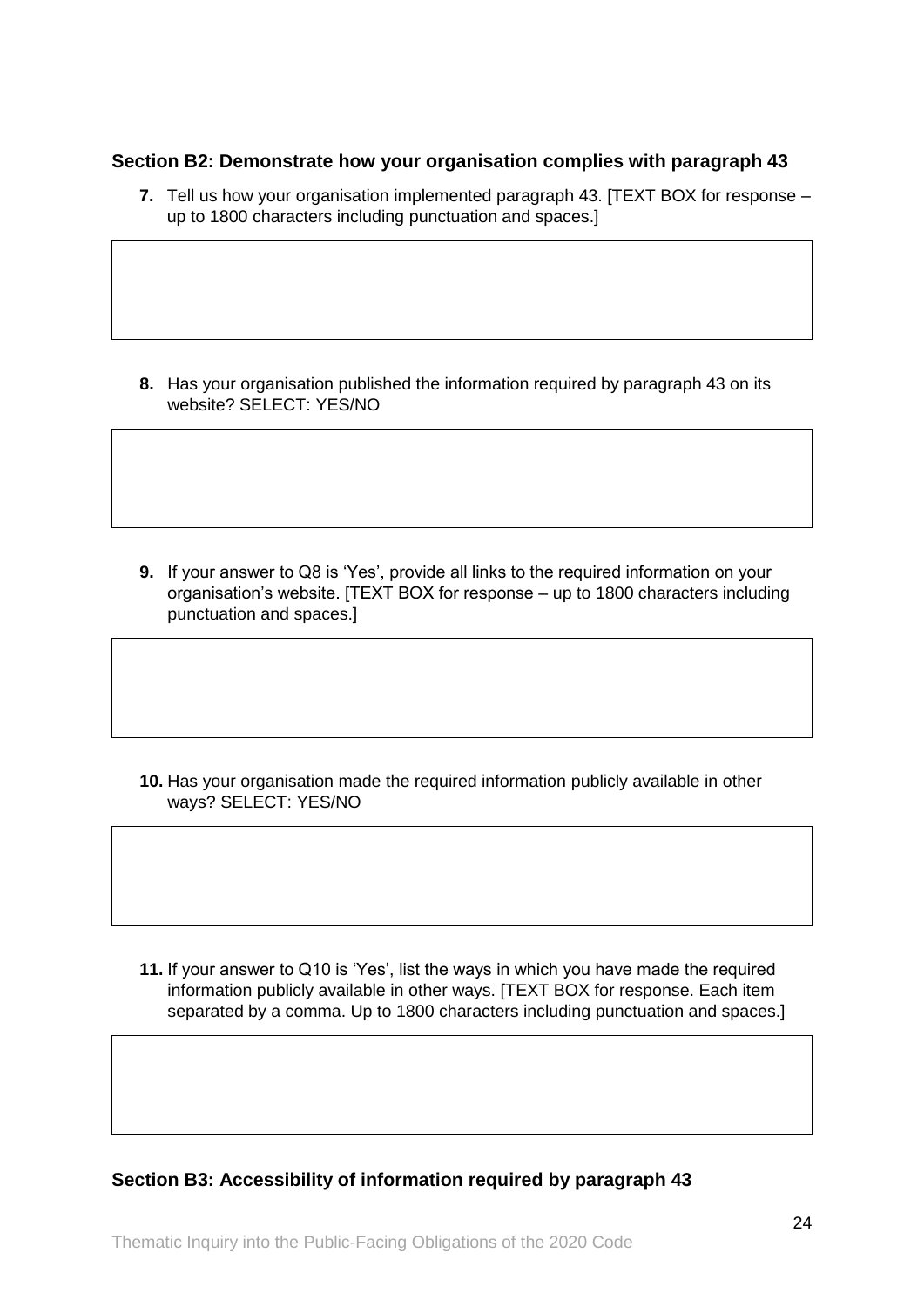#### **12.** Is the required information accessible on the homepage on your organisation's website? SELECT: YES/NO

- **13.** If your answer to Q12 is 'No', how many 'clicks' does a user need to make from the website's homepage to access the required information?
	- a) 1.
	- b) 2.
	- c) 3.
	- d) 4 or more.

#### *Section B4: Post-implementation review of paragraph 43*

**14.** Is your organisation tracking the website analytics for the relevant webpage(s) including the number of unique visitors? SELECT: YES/NO

**15.** Has your organisation conducted, or is it intending to conduct, a post-implementation review of its arrangements to comply with paragraph 43? SELECT: YES/NO/UNDECIDED

## *SECTION C: PARAGRAPH 48*

*Paragraph 48: When you apply for or renew a home building insurance product, but not a strata insurance product, we will provide you with access to a calculator that is periodically reviewed and updated to enable you to estimate your sum insured*.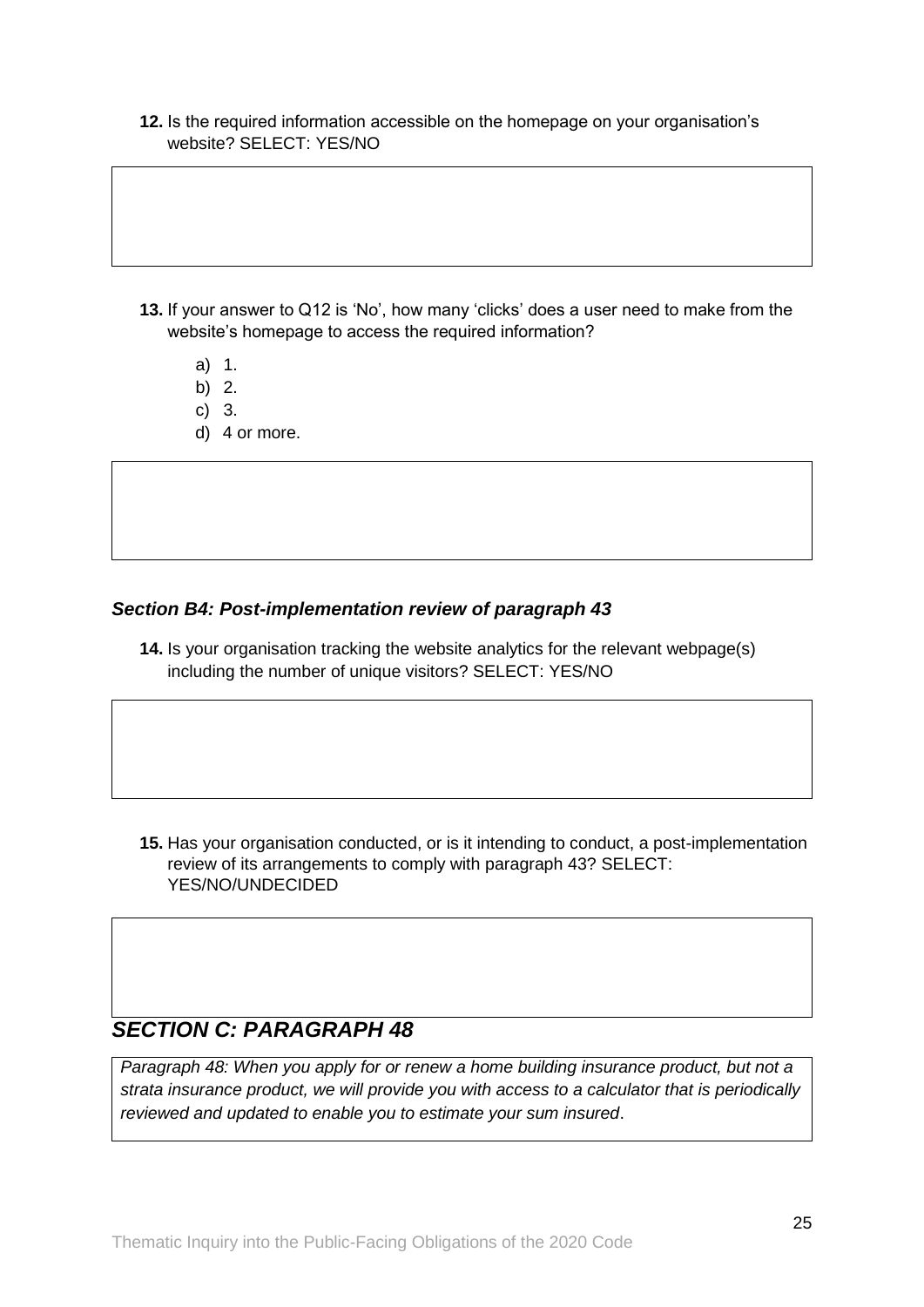#### **Section C1: Implementation of paragraph 48 by 1 July 2021**

**16.** Did your organisation complete its implementation of paragraph 48 by 1 July 2021? SELECT: YES/NO IIF YES, GO TO SECTION C21

**17.** If your answer to Q16 is 'No', select an option that best describes why your organisation did not complete implementation of paragraph 48 by 1 July 2021:

- a) Did not know that the deadline was 1 July 2021.
- b) Did not understand the scope of paragraph 48.
- c) Poor planning of paragraph 48 implementation project.
- d) De-prioritisation of implementation of paragraph 48.
- e) Unexpected constraints on resources.
- f) Other reason. [TEXT BOX for response. Up to 1800 characters including punctuation and spaces.]

**18.** If your organisation did not complete implementation of paragraph 48 by 1 July 2021, has it completed implementation now? SELECT: YES/NO

- **19.** If your answer to Q18 is 'No', select an option that best describes the reason for the delay:
	- a) Did not understand the scope of paragraph 48.
	- b) Poor planning of implementation project.
	- c) De-prioritisation of implementation of paragraph 48.
	- d) Unexpected constraints on resources.
	- e) Other reason. [TEXT BOX for response. Up to 1800 characters including punctuation and spaces.]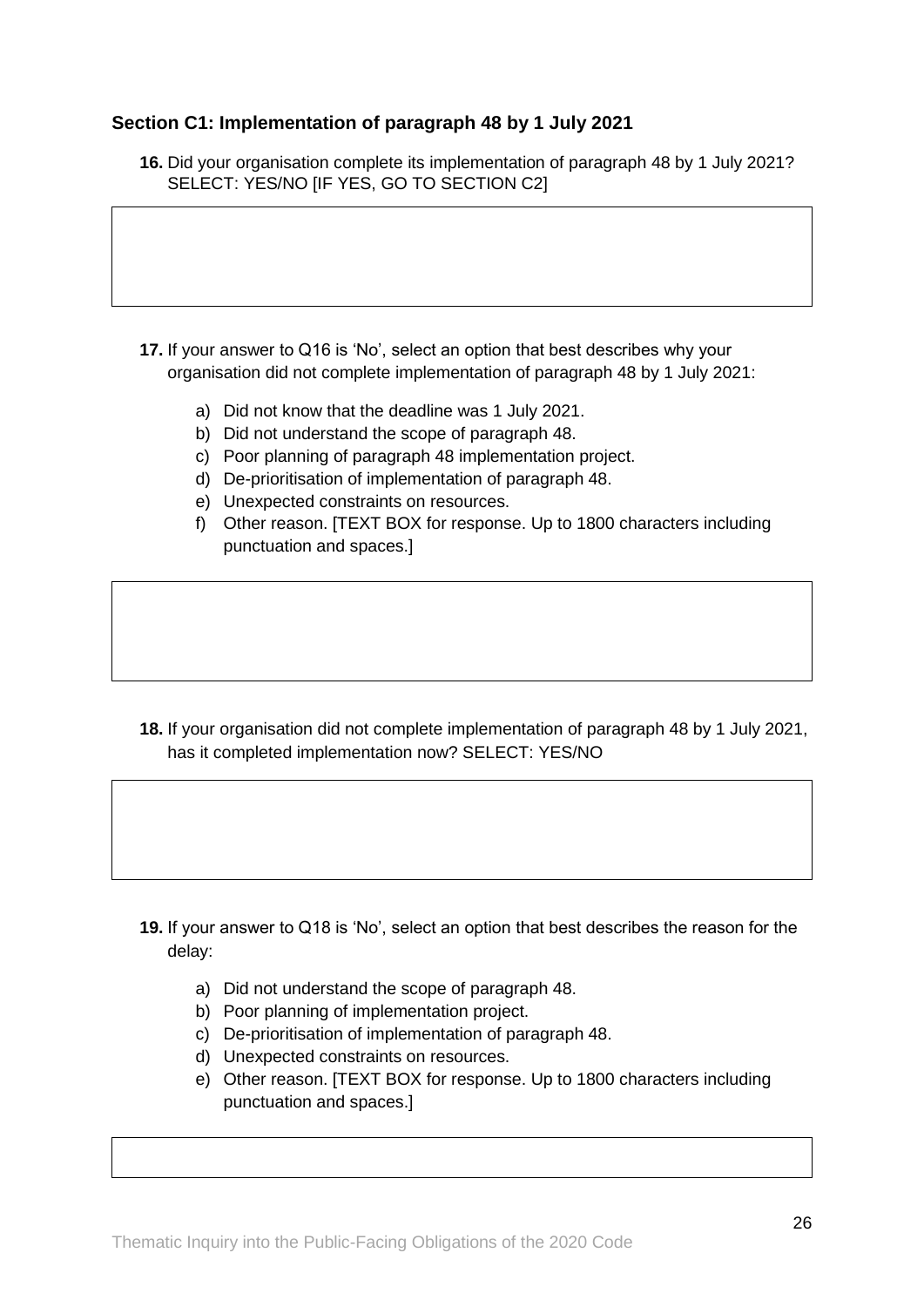#### *Section C2: Demonstrate how your organisation complies with paragraph 48*

**20.** Tell us how your organisation implemented paragraph 48. [TEXT BOX for response. Up to 1800 characters including punctuation and spaces.]

**21.** Is the calculator on your organisation's website? SELECT: YES/NO

**22.** If your answer to Q21 is 'Yes', provide all links to the calculator. [TEXT BOX for response. Up to 1800 characters including punctuation and spaces.]

**23.** Has your organisation made the calculator publicly available in other ways? SELECT: YES/NO

**24.** If your answer to Q23 is 'Yes', list the ways in which you have made the calculator publicly available in other ways. [TEXT BOX for response. Each item separated by a comma. Up to 1800 characters including punctuation and spaces.]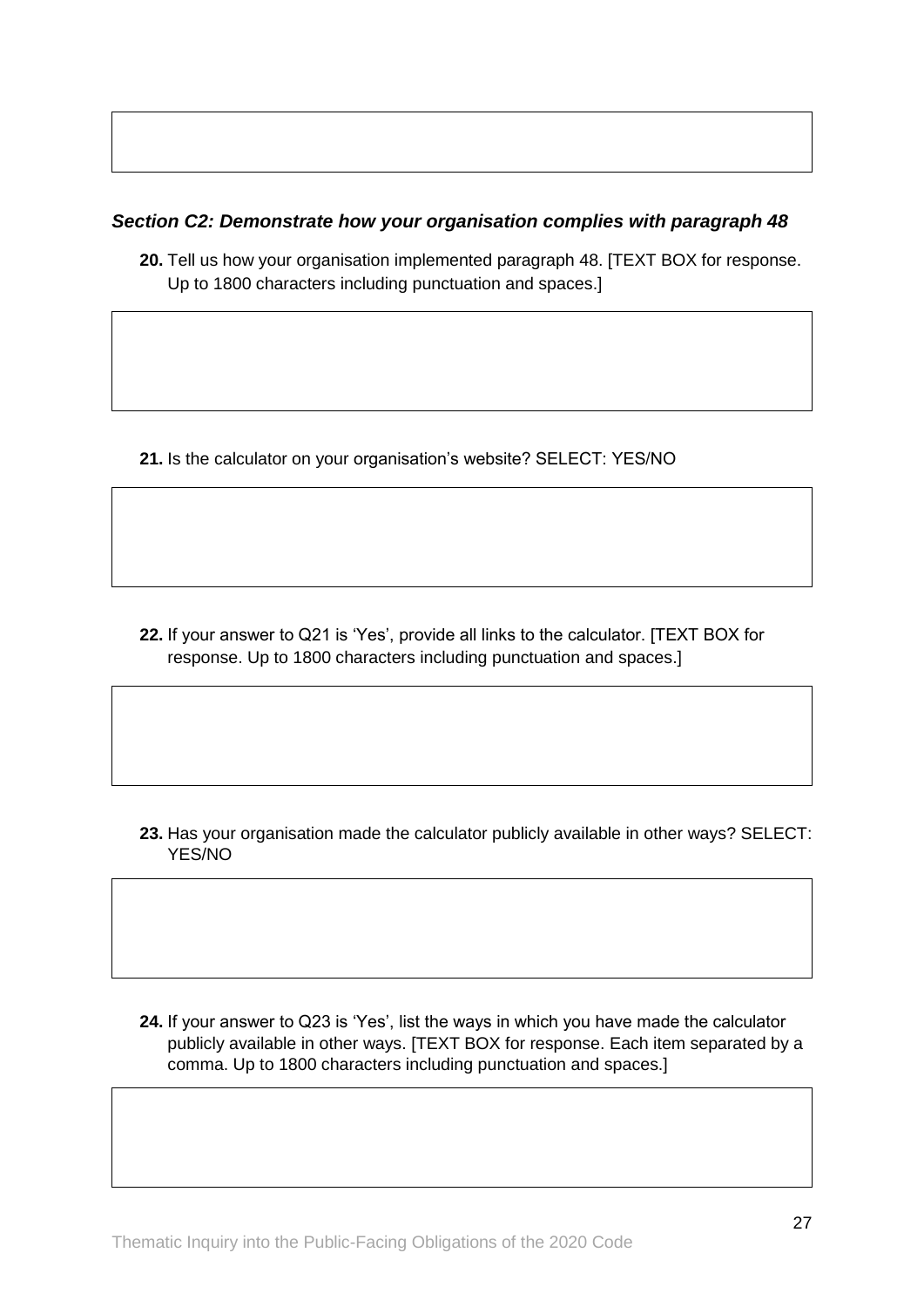#### *Section C3: Accessibility of information required by paragraph 48*

**25.** Is the calculator accessible on the homepage of your organisation's website? SELECT: YES/NO

**26.** If your answer to Q25 is 'No', how many 'clicks' does a user need to navigate from the website's homepage to the calculator?

- a) 1
- b) 2
- c) 3
- d) 4 or more

#### *Section C4: Post-implementation review of paragraph 48*

**27.** If the calculator is on your organisation's website, is your organisation tracking the website analytics for the relevant webpage(s) including the number of unique visitors? SELECT: YES/NO

**28.** Has your organisation conducted, or is it intending to conduct, a post-implementation review of its arrangements to comply with paragraph 48? SELECT: YES/NO/UNDECIDED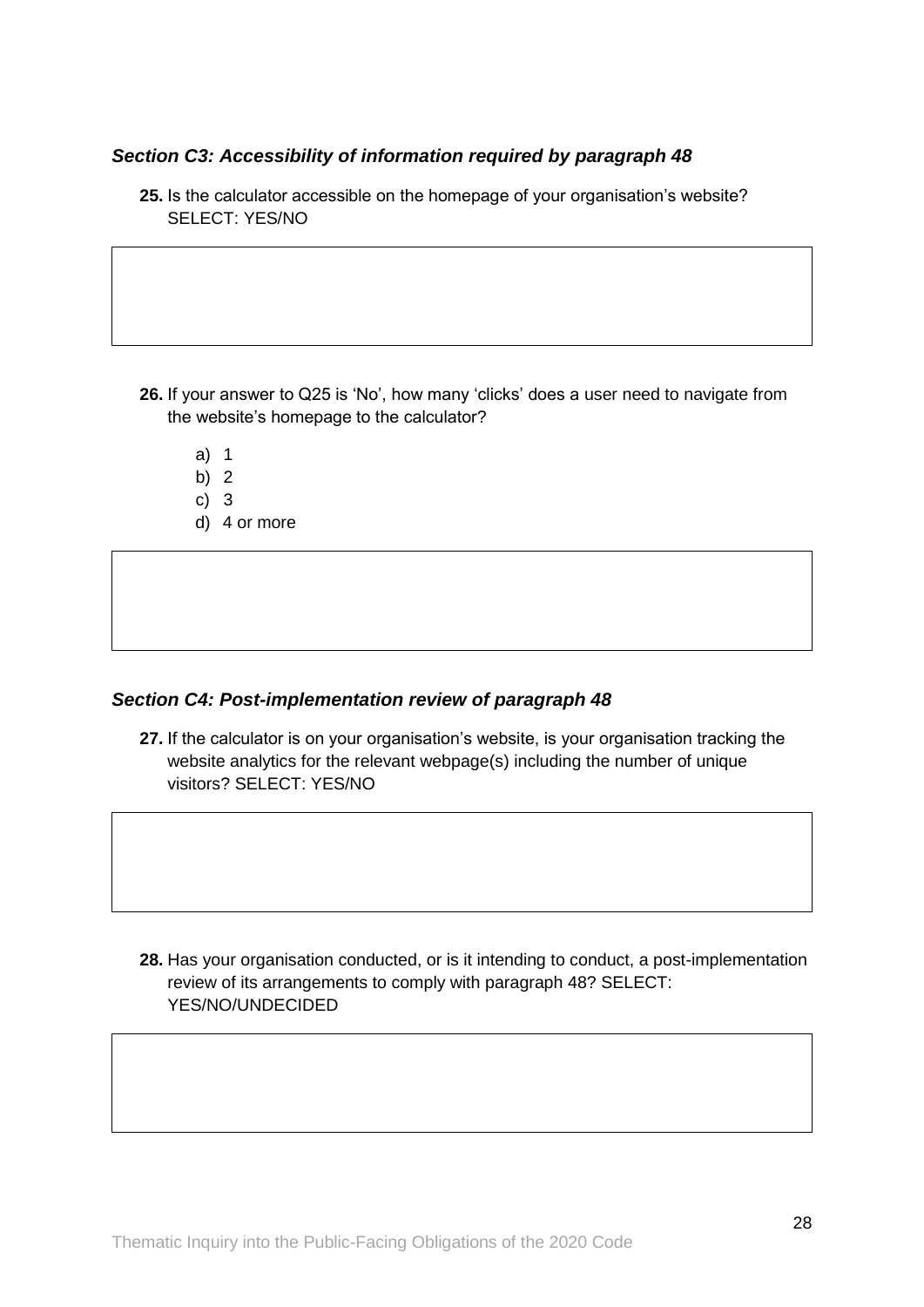# *SECTION D: PARAGRAPH 105*

*Paragraph 105: We will have information about applying for Financial Hardship support on our website. The information will set out the types of support options that may be available, and how you can access Financial Hardship support.* 

#### **Section D1: Implementation of paragraph 105 by 5 October 2021**

**29.** Did your organisation complete its implementation of paragraph 105 by 5 October 2021? SELECT: YES/NO [IF YES, GO TO SECTION D2]

- **30.** If your answer to Q29 is 'No', select an option that best describes why your organisation did not complete implementation of paragraph 105 by 5 October 2021:
	- a) Did not know that the deadline was 5 October 2021.
	- b) Did not understand the scope of paragraph 105.
	- c) Poor planning of implementation project.
	- d) De-prioritisation of implementation of paragraph 105.
	- e) Unexpected constraints on resources.
	- f) Other reason. [TEXT BOX for response. Up to 1800 characters including punctuation and spaces.]

**31.** If your organisation did not complete implementation of paragraph 105 by 5 October 2021, has it completed implementation now? SELECT: YES/NO

- **32.** If your answer to Q31 is 'No', select an option that best describes the reason for the delay:
	- a) Did not understand the scope of paragraph 105.
	- b) Poor planning of implementation project.
	- c) De-prioritisation of implementation of paragraph 105.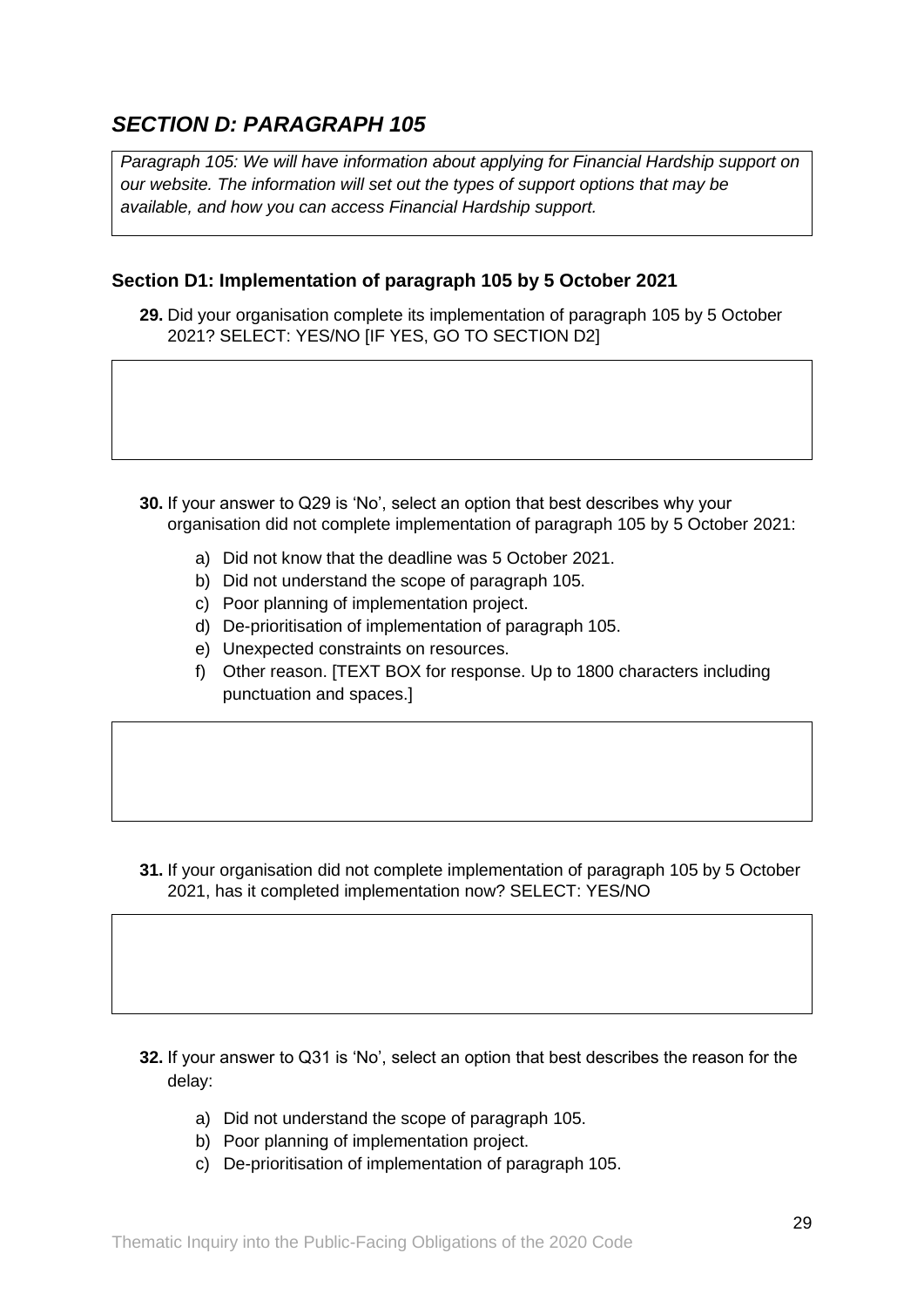- d) Unexpected constraints on resources.
- e) Other reason. [TEXT BOX for response. Up to 1800 characters including punctuation and spaces.]

#### **Section D2: Demonstrate how your organisation complies with paragraph 105**

**33.** Tell us how your organisation implemented paragraph 105. [TEXT BOX for response. Up to 1800 characters including punctuation and spaces.]

**34.** Has your organisation published the information required by paragraph 105 on its website? SELECT: YES/NO

**35.** If your answer to Q34 is 'Yes', provide all links to the required information on your organisation's website. [TEXT BOX for response. Up to 1800 characters including punctuation and spaces.]

**36.** Has your organisation made the required information publicly available in other ways? SELECT: YES/NO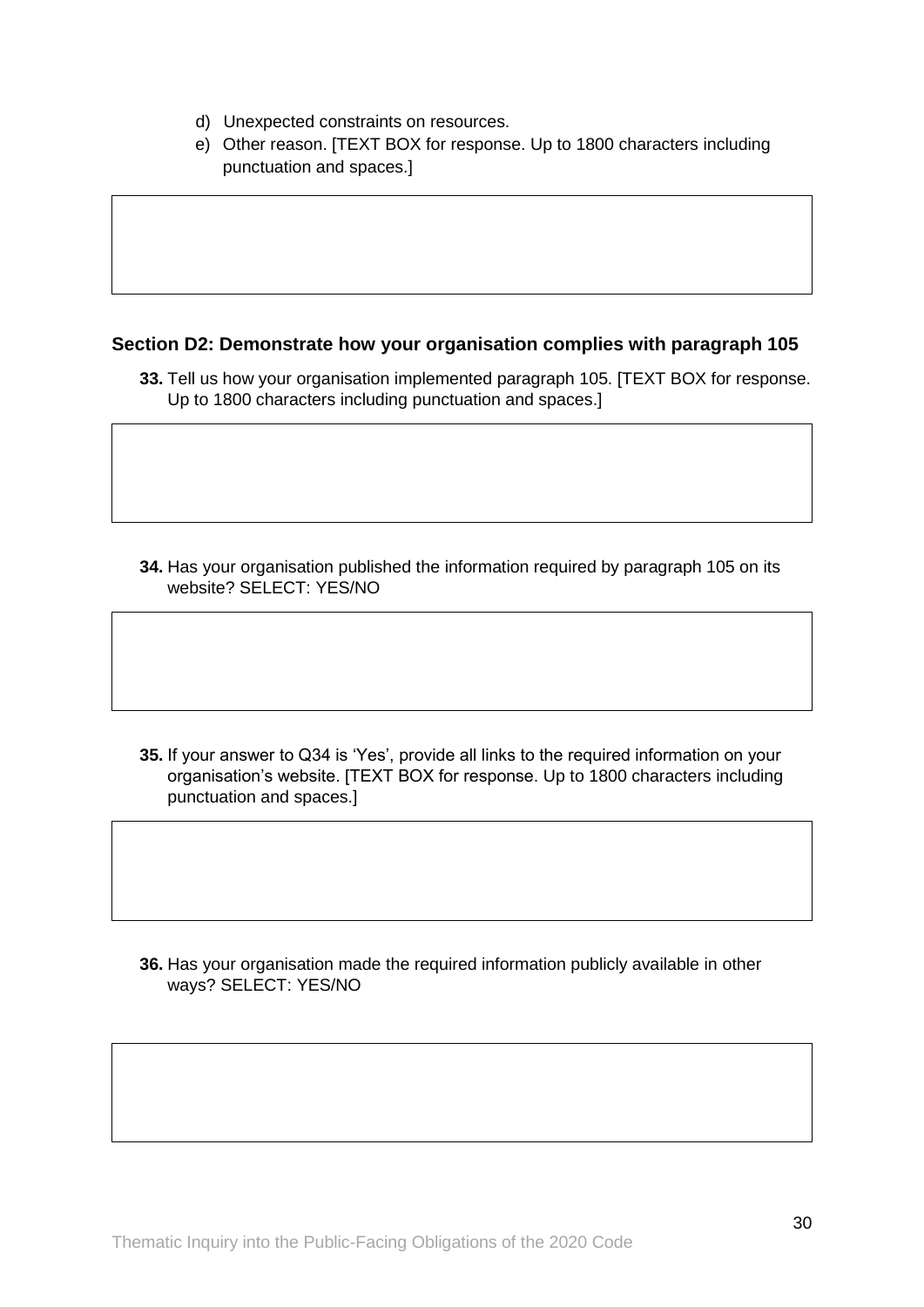**37.** If your answer to Q36 is 'Yes', list the ways in which you have made the required information publicly available in other ways. [TEXT BOX for response. Each item separated by a comma. Up to 1800 characters including punctuation and spaces.

#### **Section D3: Accessibility of information required by paragraph 105**

**38.** Is the required information accessible on the homepage on your organisation's website? SELECT: YES/NO

- **39.** If your answer to Q38 is 'No', how many 'clicks' does a user need to navigate from the website's homepage to the required information?
	- a) 1.
	- b) 2.
	- c) 3.
	- d) 4 or more.

#### *Section D4: Post-implementation review of paragraph 105*

**40.** Is your organisation tracking the website analytics for the relevant webpage(s) including the number of unique visitors? SELECT: YES/NO

#### **41.** Has your organisation conducted, or is it intending to conduct, a post-implementation review of its arrangements to comply with paragraph 105? SELECT: YES/NO/UNDECIDED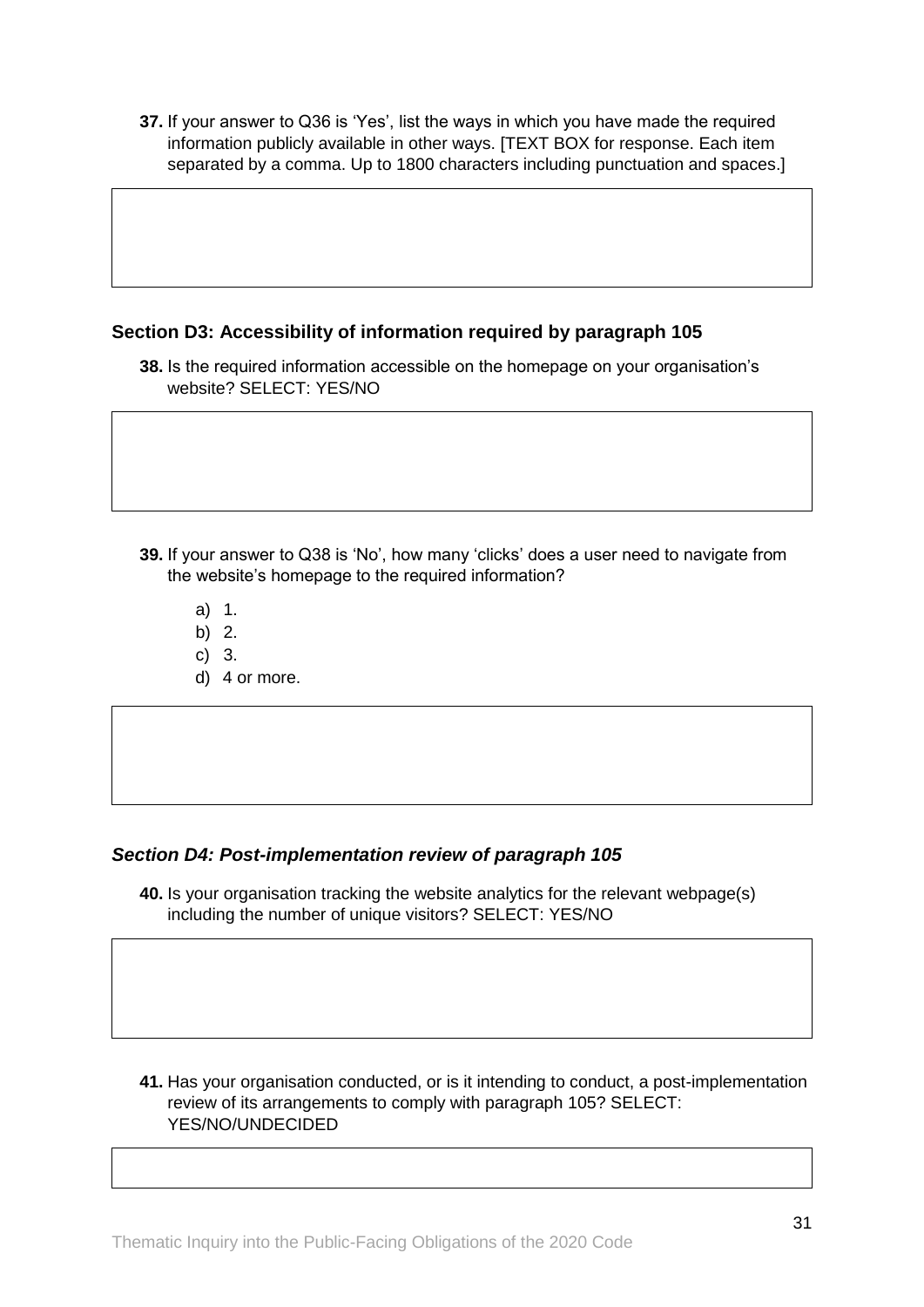# *SECTION E: PARAGRAPH 140*

*We will make readily available information about:* 

*a. your right to make a Complaint;* 

- *b. our internal processes for dealing with Complaints; and*
- *c. our external dispute resolution provider.*

*This will be published on our website, other digital platforms and in our relevant written communications.*

#### **Section E1: Implementation of paragraph 140**

**42.** Did your organisation complete its implementation of Paragraph 140 by 1 July 2021? SELECT: YES/NO IIF YES, GO TO SECTION E21

**43.** If your answer to Q42 is 'No', select an option that best describes why your organisation did not complete implementation of paragraph 140 by 1 July 2021:

- a) Did not know that the deadline was 1 July 2021.
- b) Did not understand the scope of paragraph 140.
- c) Poor planning of implementation project.
- d) De-prioritisation of implementation of paragraph 140.
- e) Unexpected constraints on resources.
- f) Other reason. [TEXT BOX for response. Up to 1800 characters including punctuation and spaces.]

#### **44.** If your organisation did not complete implementation of paragraph 140 by 1 July 2021, has it completed implementation now? SELECT: YES/NO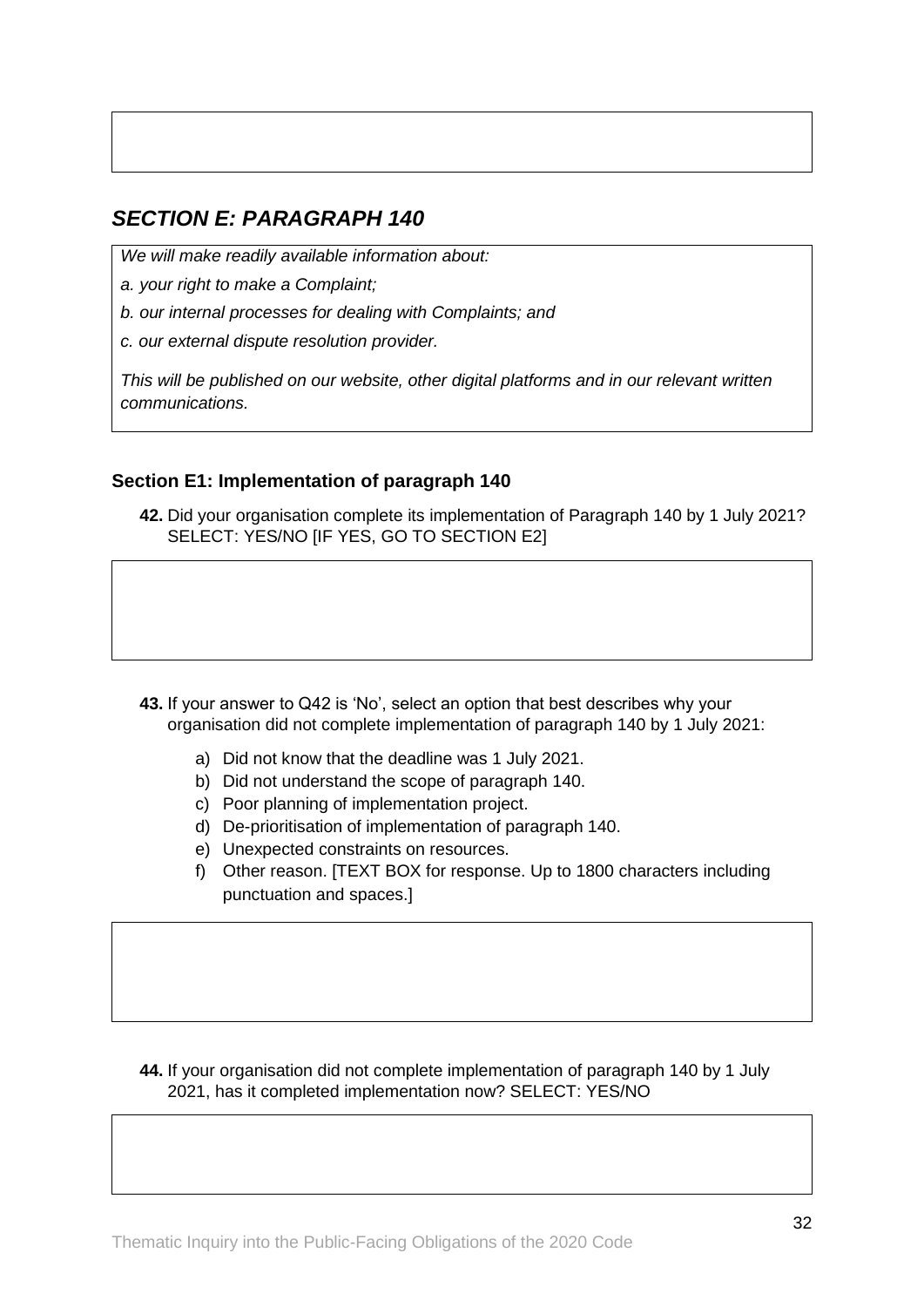- **45.** If your answer to Q44 is 'No', select an option that best describes the reason for the delay:
	- a) Did not understand the scope of paragraph 140.
	- b) Poor planning of implementation project.
	- c) De-prioritisation of implementation of paragraph 140.
	- d) Unexpected constraints on resources.
	- e) Other reason. [TEXT BOX for response. Up to 1800 characters including punctuation and spaces.]

#### **Section E2: Demonstrate how your organisation complies with paragraph 140**

**46.** Tell us how your organisation implemented paragraph 140. [TEXT BOX for response. Up to 1800 characters including punctuation and spaces.]

**47.** Has your organisation published the information required by paragraph 140 on its website? SELECT: YES/NO

**48.** If your answer to Q47 is 'Yes', provide all links to the required information on your organisation's website. [TEXT BOX for response. Up to 1800 characters including punctuation and spaces.]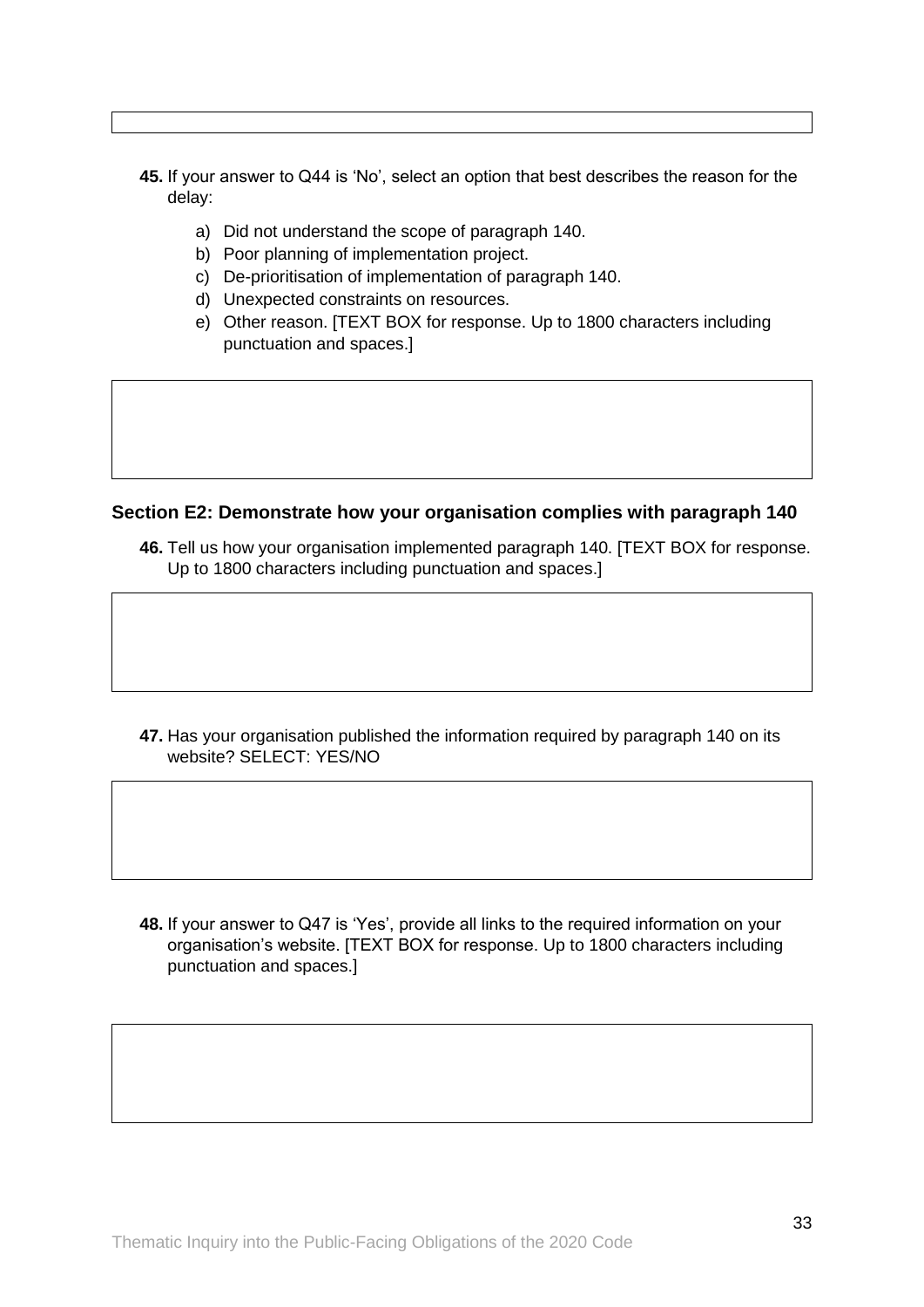**49.** Has your organisation published the required information on any other digital platforms? SELECT: YES/NO

**50.** If your answer to Q49 is 'Yes', list each type of digital platform. [TEXT BOX for response. Each item separated by a comma. Up to 1800 characters including punctuation and spaces.]

**51.** Has your organisation published the required information in your organisation's relevant written communications? SELECT: YES/NO

**52.** If your answer to Q51 is 'Yes', list the types of relevant written communications. [TEXT BOX for response. Each item separated by a comma. Up to 1800 characters including punctuation and spaces.]

**53.** Has your organisation made the required information publicly available in other ways? SELECT: YES/NO

**54.** If your answer to Q53 is Yes', list the ways in which you have made the required information publicly available in other ways. [TEXT BOX for response. Each item separated by a comma. Up to 1800 characters including punctuation and spaces.]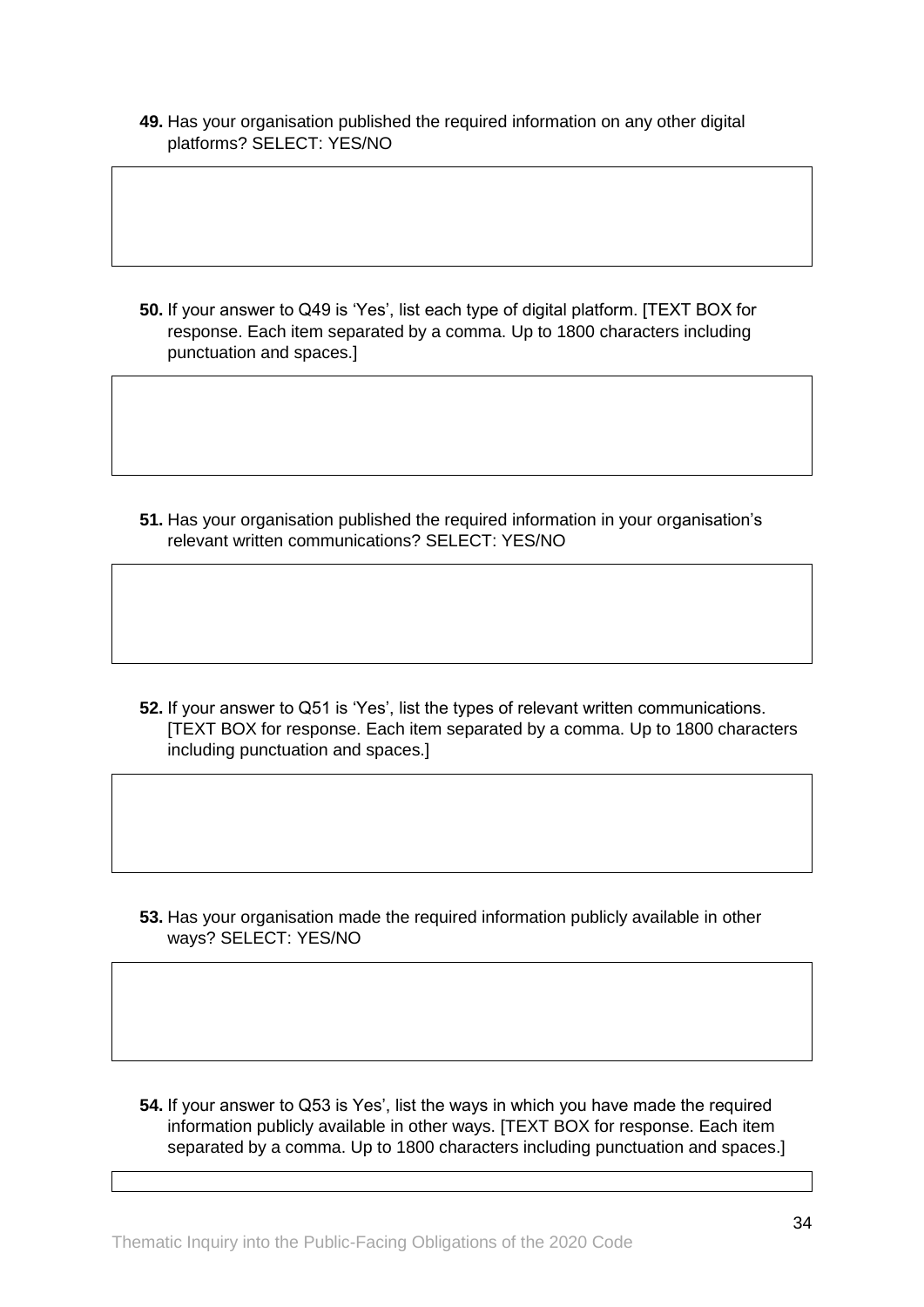#### **Section E3: Accessibility of information required by paragraph 140**

**55.** Is the required information accessible on the homepage on your organisation's website? SELECT: YES/NO

- **56.** If your answer to Q55 is 'No', how many 'clicks' does a user need to navigate from the website's homepage to the required information?
	- a) 1.
	- b) 2.
	- c) 3.
	- d) 4 or more.

#### *Section E4: Post-implementation review of paragraph 140*

**57.** Is your organisation tracking the website analytics for the relevant webpage(s) including the number of unique visitors? SELECT: YES/NO

**58.** Has your organisation conducted, or is it intending to conduct, a post-implementation review of its arrangements to comply with paragraph 140? SELECT: YES/NO/UNDECIDED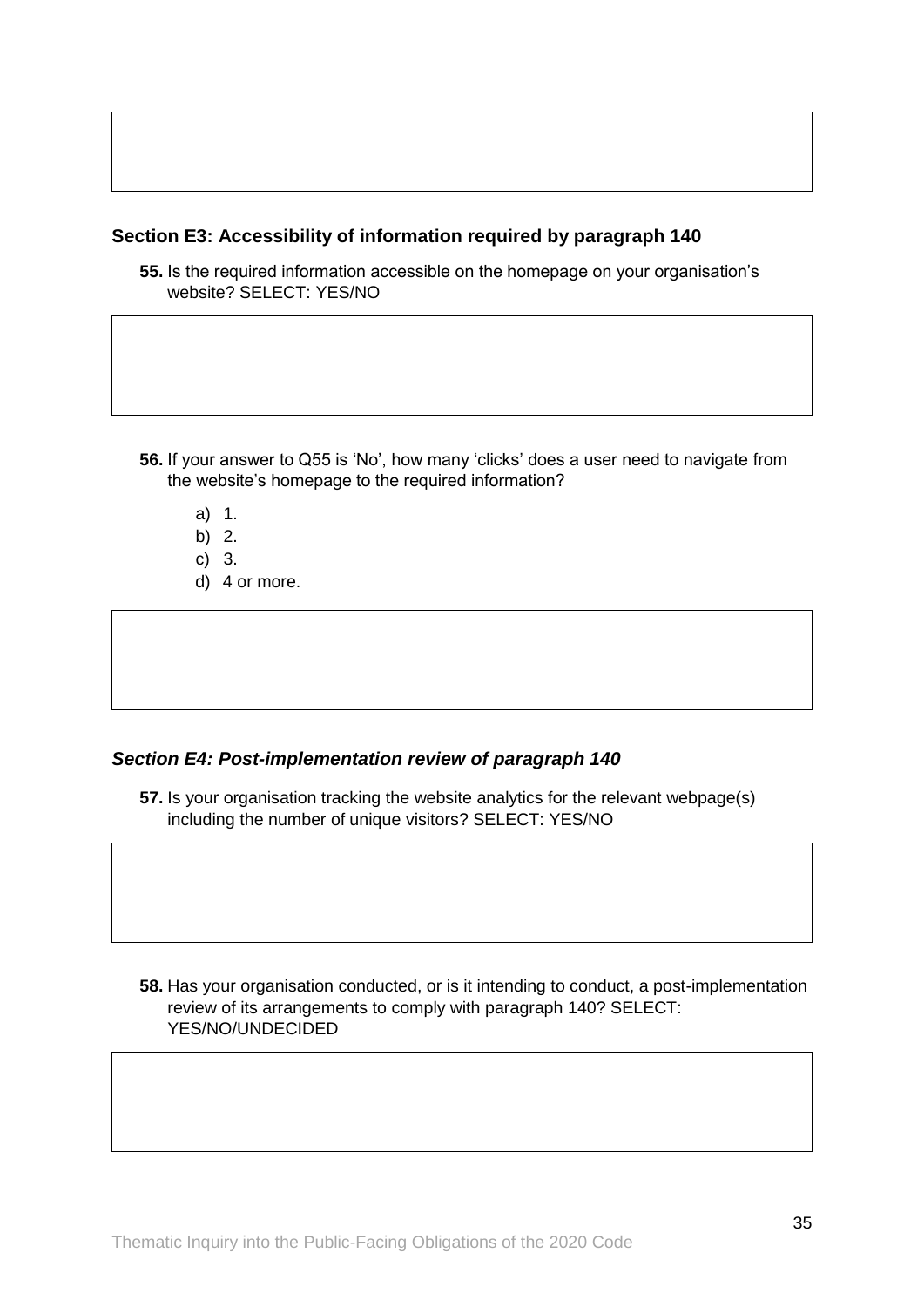# *SECTION F: Paragraph 186(a)*

#### *We will:*

*a. provide information about the Code and the Code Governance Committee on our websites, in our product information and in other places we consider it appropriate to do so;*

#### **Section F1: Implementation of paragraph 186(a) by 1 July 2021**

**59.** Did your organisation complete its implementation of paragraph 186(a) by 1 July 2021? SELECT: YES/NO [IF YES, GO TO SECTION F2]

- **60.** If your answer to Q59 is 'No', select an option that best describes why your organisation did not complete implementation of paragraph 186(a) by 1 July 2021:
	- a) Did not know that the deadline was 1 July 2021.
	- b) Did not understand the scope of paragraph 186(a).
	- c) Poor planning of implementation project.
	- d) De-prioritisation of implementation of paragraph 186(a).
	- e) Unexpected constraints on resources.
	- f) Other reason. [TEXT BOX for response. Up to 1800 characters including punctuation and spaces.]

**61.** If your organisation did not complete implementation of paragraph 186(a) by 1 July 2021, has it completed implementation now? SELECT: YES/NO

- **62.** If your answer to Q61 is 'No', select an option that best describes the reason for the delay:
	- a) Did not understand the scope of paragraph 186(a).
	- b) Poor planning of implementation project.
	- c) De-prioritisation of implementation of paragraph 186(a).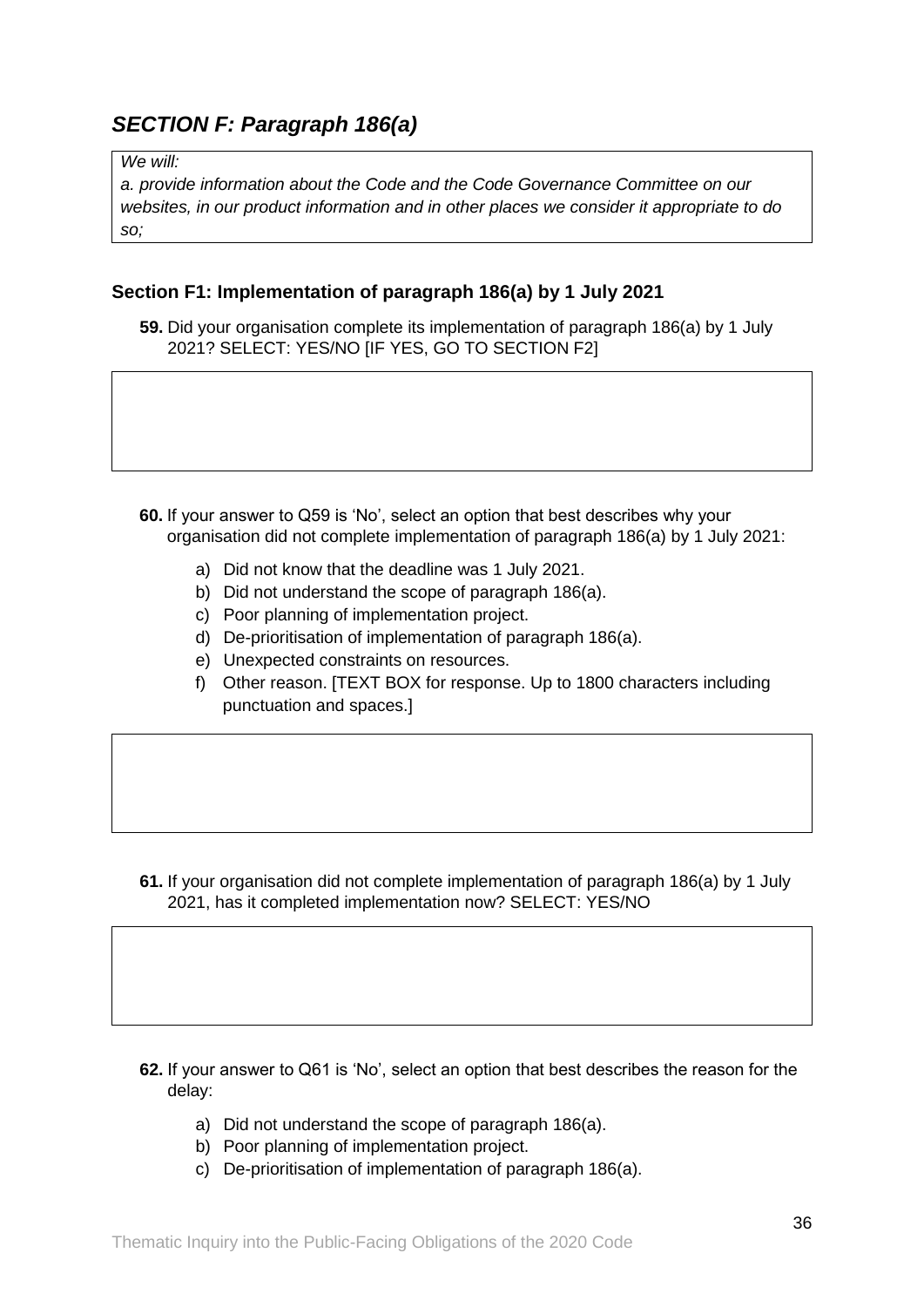- d) Unexpected constraints on resources.
- e) Other reason. [TEXT BOX for response. Up to 1800 characters including punctuation and spaces.]

#### **Section F2: Demonstrate how your organisation complies with paragraph 186(a)**

**63.** Tell us how your organisation implemented paragraph 186(a). [TEXT BOX for response. Up to 1800 characters including punctuation and spaces.]

**64.** Has your organisation published the information required by paragraph 186(a) on its website? SELECT: YES/NO

**65.** If your answer to Q64 is 'Yes', provide all links to the required information on your organisation's website. [TEXT BOX for response. Up to 1800 characters including punctuation and spaces.]

**66.** Has your organisation published the required information in your product information? SELECT: YES/NO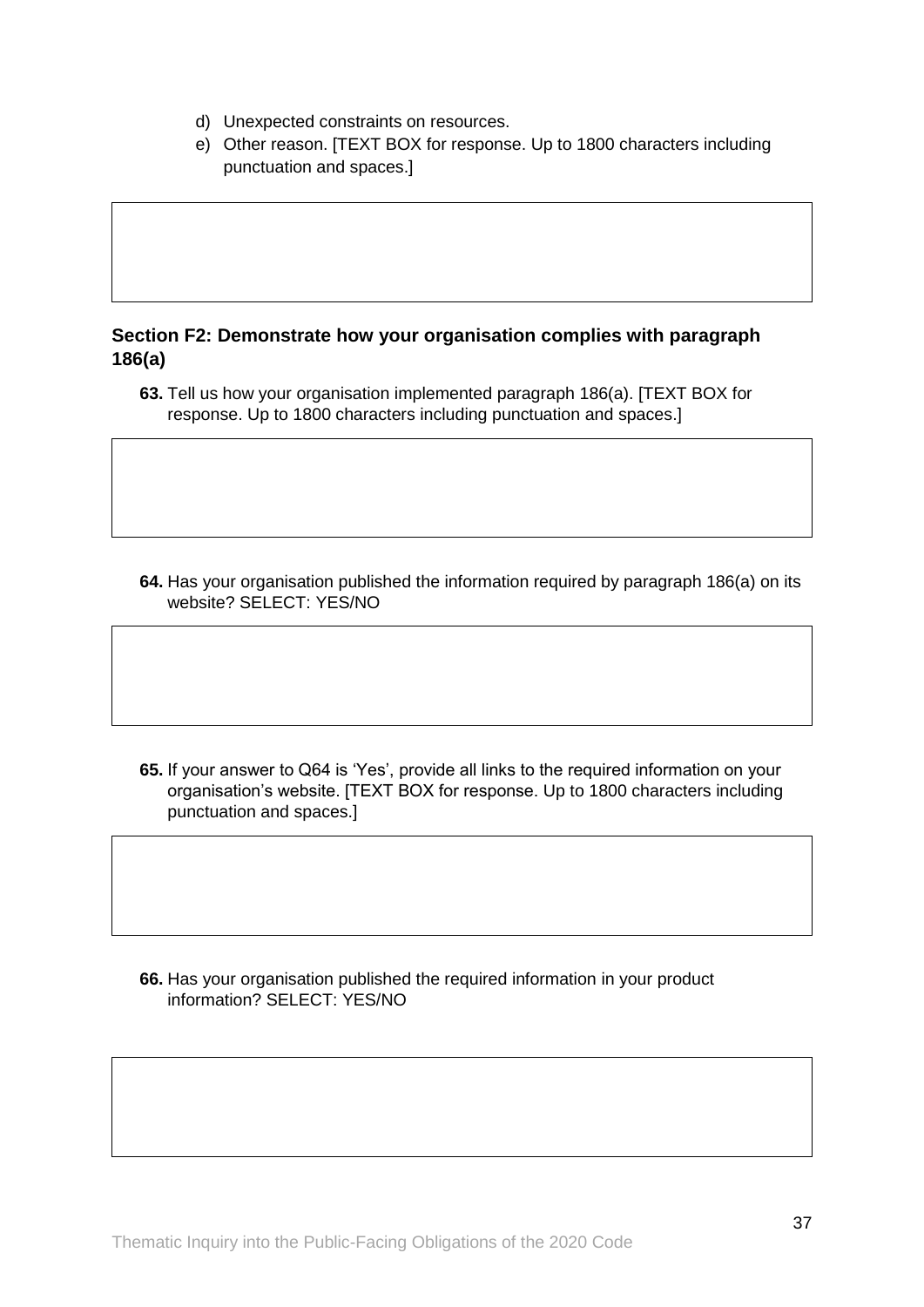**67.** Has your organisation made the required information publicly available in other ways? SELECT: YES/NO

**68.** If your answer to Q67 is 'Yes', list the ways in which you have made the required information publicly available in other ways. [TEXT BOX for response. Each item separated by a comma. Up to 1800 characters including punctuation and spaces.]

#### **Section F3: Accessibility of information required by paragraph 186(a)**

**69.** Is the required information accessible on the homepage on your organisation's website? SELECT: YES/NO

- **70.** If your answer to Q69 is 'No', how many 'clicks' does a user need to navigate from the website's homepage to the required information?
	- a) 1.
	- b) 2.
	- c) 3.
	- d) 4 or more.

#### *Section F3: Post-implementation review of paragraph 186(a)*

**71.** Is your organisation tracking the website analytics for the relevant webpage(s) including the number of unique visitors? SELECT: YES/NO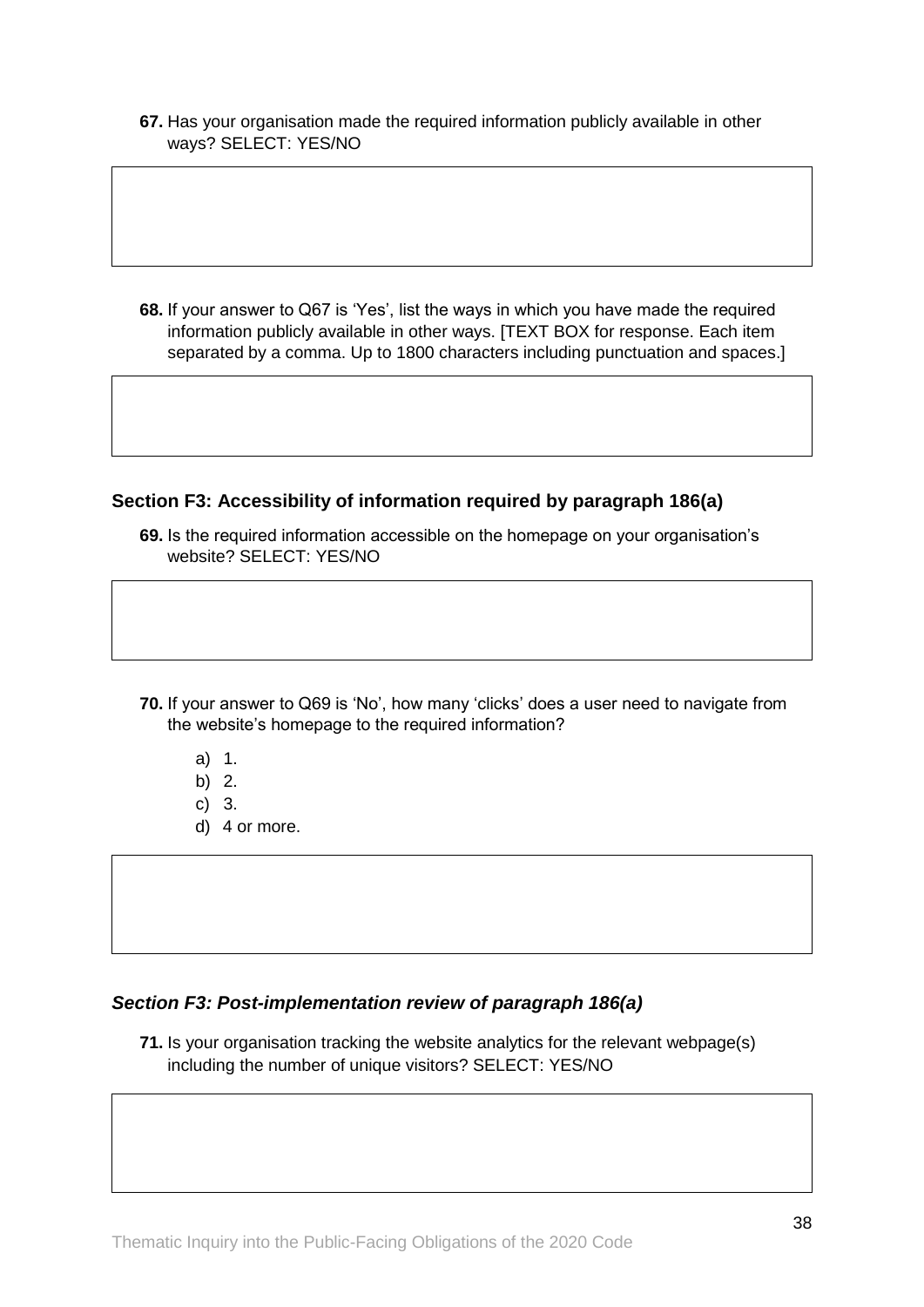**72.** Has your organisation conducted, or is it intending to conduct, a post-implementation review of its arrangements to comply with paragraph 186(a)? SELECT: YES/NO/UNDECIDED